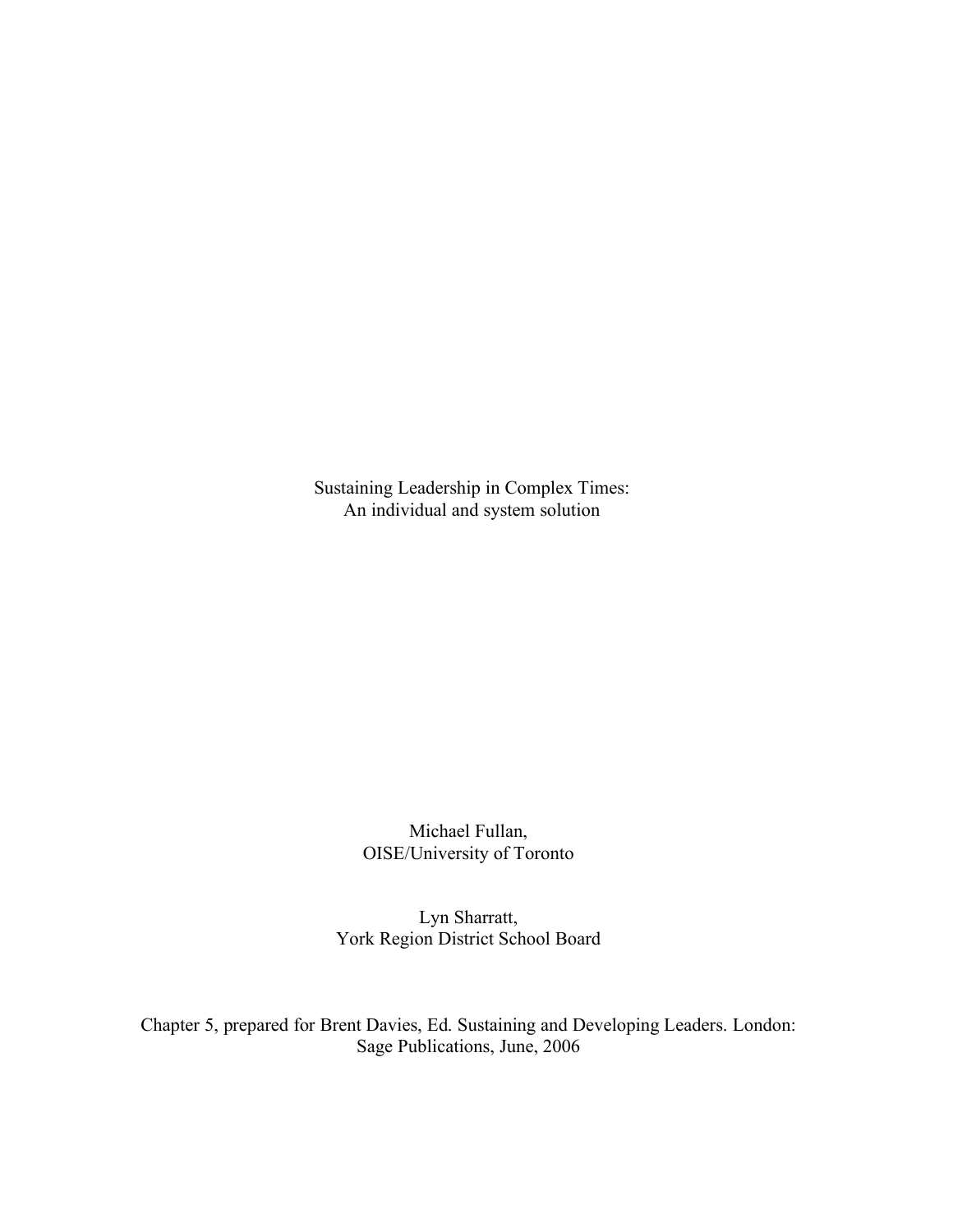Leadership energy has recently received greater attention as people grapple with the complexity, not only of achieving substantial improvement under challenging circumstances, but also of maintaining organizational momentum for continuous improvement. (see Fullan, 2005,2006, Fullan, Hill, and Crevola, 2006, Hargreaves and Fink, 2006, and Loehr and Schwartz, 2003).

In this chapter we delve into the issues of leadership sustainability by examining a large school district with which we are associated. It is a particularly appropriate case for the topic, because the district has been intensively engaged in a district-wide reform for the past five years and has relied heavily on mobilizing leadership at all levels of the system. The question of interest is "under what conditions can leaders in the system sustain their efforts individually and collectively?"

We first provide some context in describing the district and the Literacy Collaborative (LC) model that has been the focus of reform. Second, we present the results up to this point. Third, we get into the substance of sustainability by drawing directly on data from school principals in the district. Finally we take up the implications for sustaining leadership presence as a continuous force for improvement, concluding that it is both an individual and a system responsibility. We note that if the latter two elements can operate in an interdependent manner the conditions for leadership energy, continuous renewal and sustainability have a greater chance of becoming embedded.

## DISTRICT CONTEXT

York Region District School Board (YRDSB) is a large multicultural district just north of Toronto, Ontario, Canada. It is rapidly growing with a diverse socio-cultural and linguistic population with over 100 different languages spoken in their schools. On average, the school board has been opening 5 elementary schools a year for the last five years and a secondary school every other year. There are a total of 140 elementary schools and 27 secondary schools with over 108,000 students and 8,000 teachers.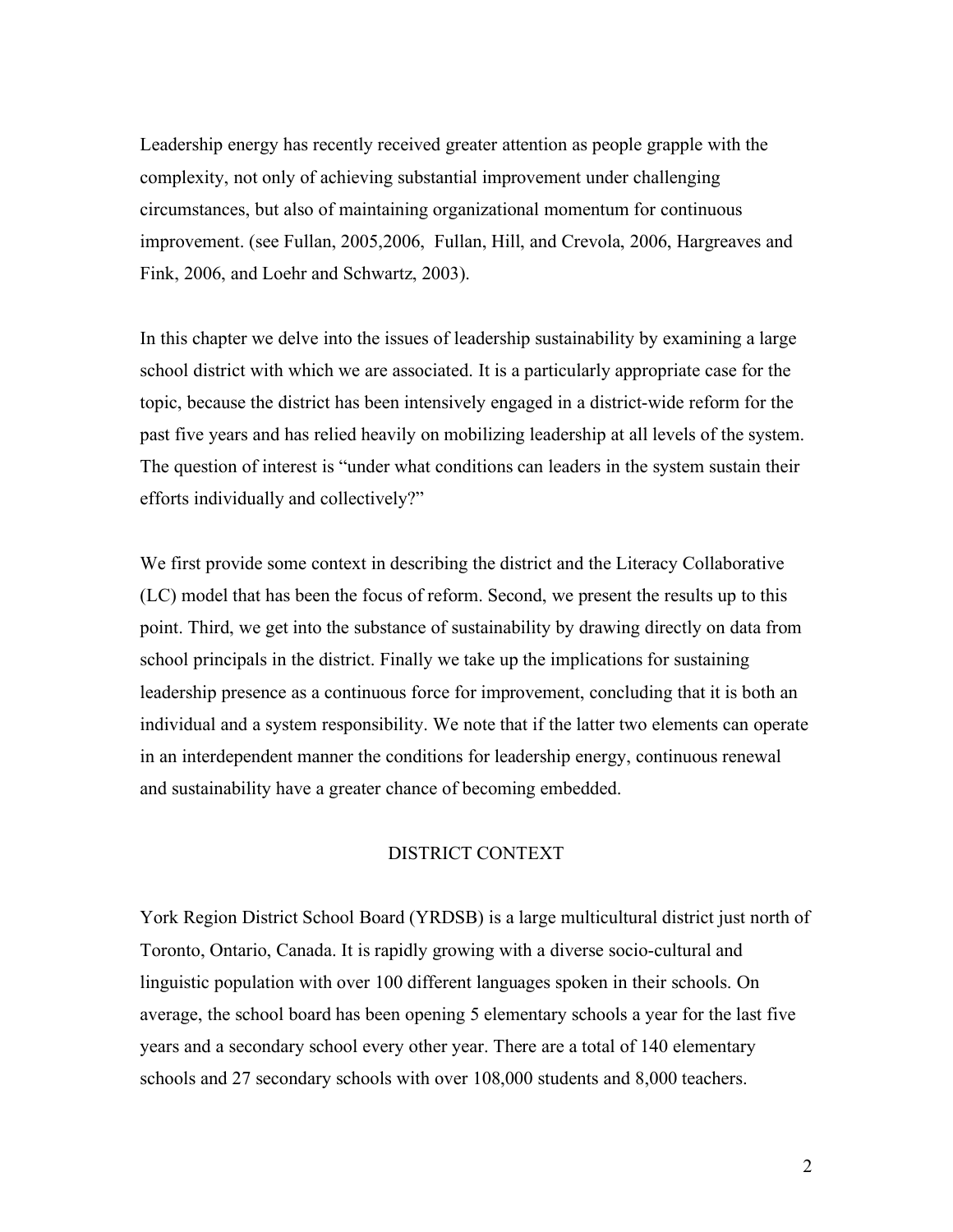In 2000 when the district began its student achievement improvement strategy in earnest, Director of Education, Bill Hogarth, set out to develop the best possible model for reform drawing heavily on external ideas but developing a capacity from within the district to lead the reform with a critical mass of leaders at all levels of the district. The district decided the foundation for improving student achievement was to focus on improving literacy through a model which came to be known as the Literacy Collaborative (LC). Key features of the approach included:

- Articulating a clear vision and commitment to a system literacy priority for all students which is continually communicated to everyone in the system;
- Developing a system-wide comprehensive plan and framework for continuous improvement (SPCI);
- Using data to drive instruction and determine resources;
- Building administrator and teacher capacity to teach literacy for all students; and,
- Establishing professional learning communities at all levels of the system and beyond the district.

The district developed a strong team of Curriculum Coordinators and Consultants, all focused on facilitating balanced literacy instruction. It also linked into external research development expertise, particularly with the Ontario Institute for Studies in Education of the University of Toronto (OISE/UT). Assessment of the effectiveness of the implementation was evaluated annually. Capacity-building focused on literacy assessment for learning, instructional strategies, and on change management. In this case, capacity-building means any strategy that develops the collective efficacy of a group to raise the bar and close the gap of student achievement through 1) new knowledge competencies and skills, 2) enhanced resources, and 3) greater motivation. The operative word is *collective* – what the group can do whether it is a given school or indeed the whole district to raise the bar and close the gap of student achievement.

The district has invested in on-going, systematic professional development in literacy, assessment literacy, knowledge of the learner, instructional intelligence, and, e-learning,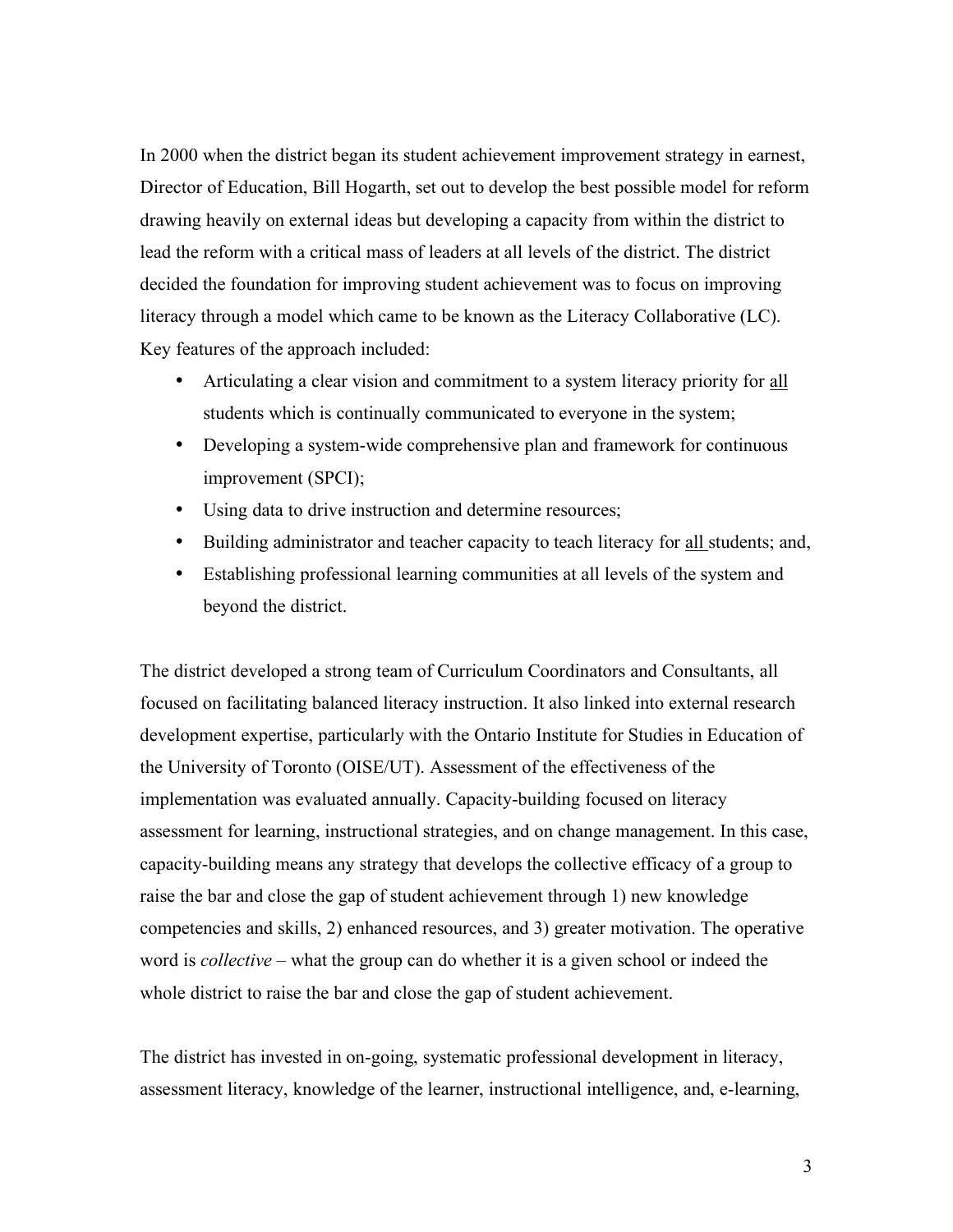as well as professional learning focusing on change knowledge (understanding the change process, dealing with resistance, building professional learning communities, leadership and facilitation skills, and the like). The full blown model is shown in Figure 1 below.





The model may appear overwhelming and we do not intend to explain it in detail here. In fact, the model was developed over time and is presented and discussed on an ongoing basis within the system to clarify the overall vision and to continuously improve the approach. Our point here is that the model is explicit, evolutionary (open to refinement based on ongoing evidence) and comprehensive. It reflects and guides the work of the district and is used by instructional leaders at all levels of the system.

More specifically, the Literacy Collaborative model involved developing and supporting school literacy teams, starting with an initial cohort in 2001-2002 and adding schools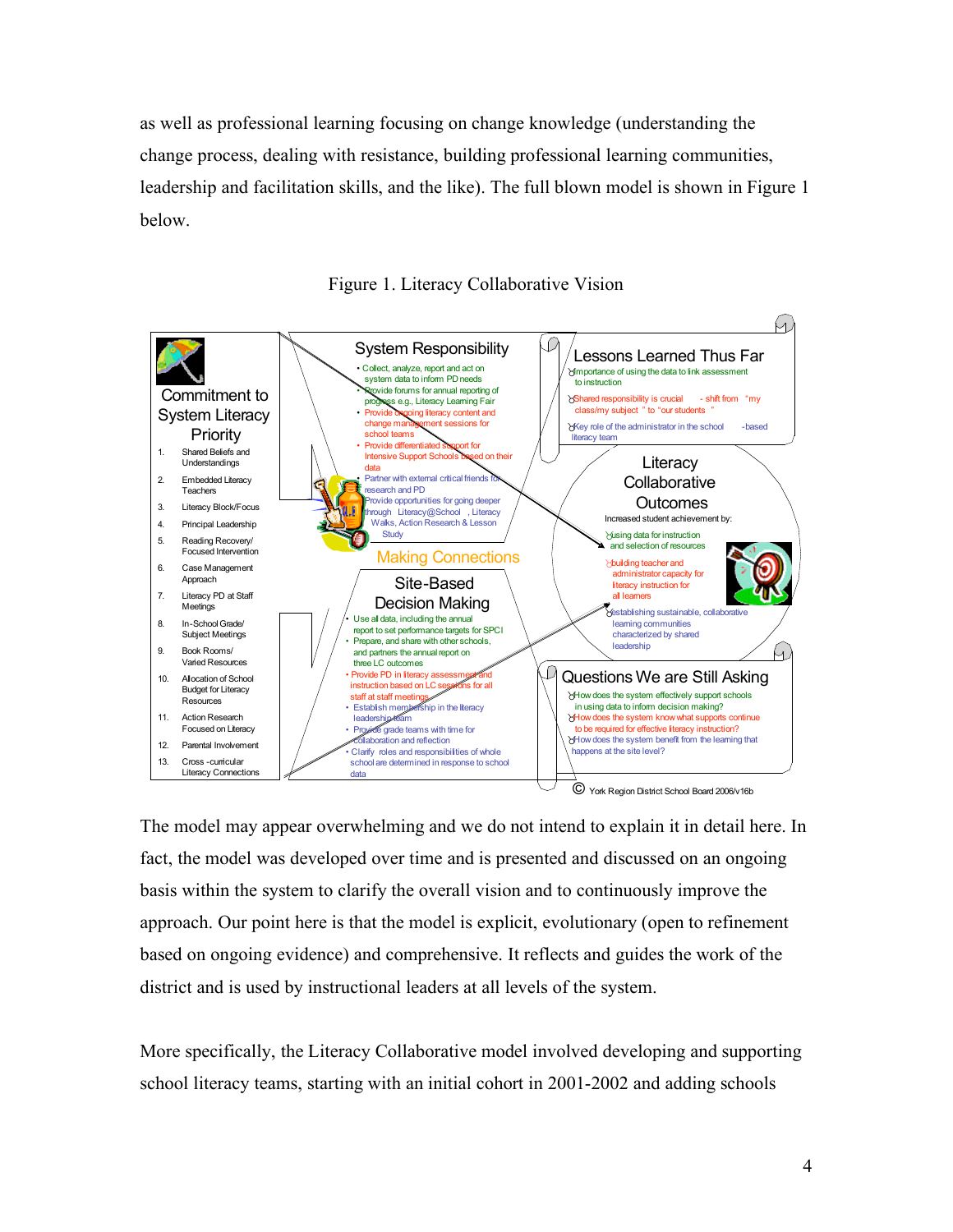over a four year period until all schools in the district were involved, elementary and secondary. Each school team consisted of three people - the Principal, the Literacy Teacher (a leadership role typically released for .25 to .5 time to work along-side the principal and classroom teachers during the school day) and the Special Education Resource Teacher (SERT). Note: The funding of the Literacy Teacher is from the school district's staffing using existing budget – not supported by provincial educational funding. The teams committed to participating in regional literacy professional development (PD) once a month and in change management sessions, led by Carol Rolheiser and Michael Fullan (OISE/UT) four times a year.

The cohorts joined LC, starting with the most disadvantaged elementary schools. In 2001-2002, 17 elementary schools formed the first cohort; 21 schools were added in 2002-2003; 45 in 2003-2004, and the remaining 57 schools joined in 2004-2005. Thus, by 2005 all schools were involved, including all 27 secondary schools. There is a longstanding saying in the change literature that "change is a process not an event". Such a process was actualized in York Region District School Board, not just because the professional development sessions were continuous over multiple years, but also because the strategy required school teams, working with their staffs, to apply ideas in between sessions and to continually build them into everyday practice. It was what happened in the schools in between sessions that counted. Ideas were constantly applied and discussed as the district emphasized "learning in context" i.e. learning by applying new ideas, building on them, and being re-energized by the successes achieved.

In short, the model was based on best knowledge. Comprehensive in coverage, the model was constantly shared and refined with all stakeholders---the school teams, the curriculum coordinator/consultant staff, the community, school board trustees, and the system as a whole. Moreover there was a multi-year commitment funded at the Board table and outlined in a comprehensive System Plan for Continuous Improvement (SPCI) so that the district stayed on course with the strategy. There was no mistaking that LC was clearly the system priority.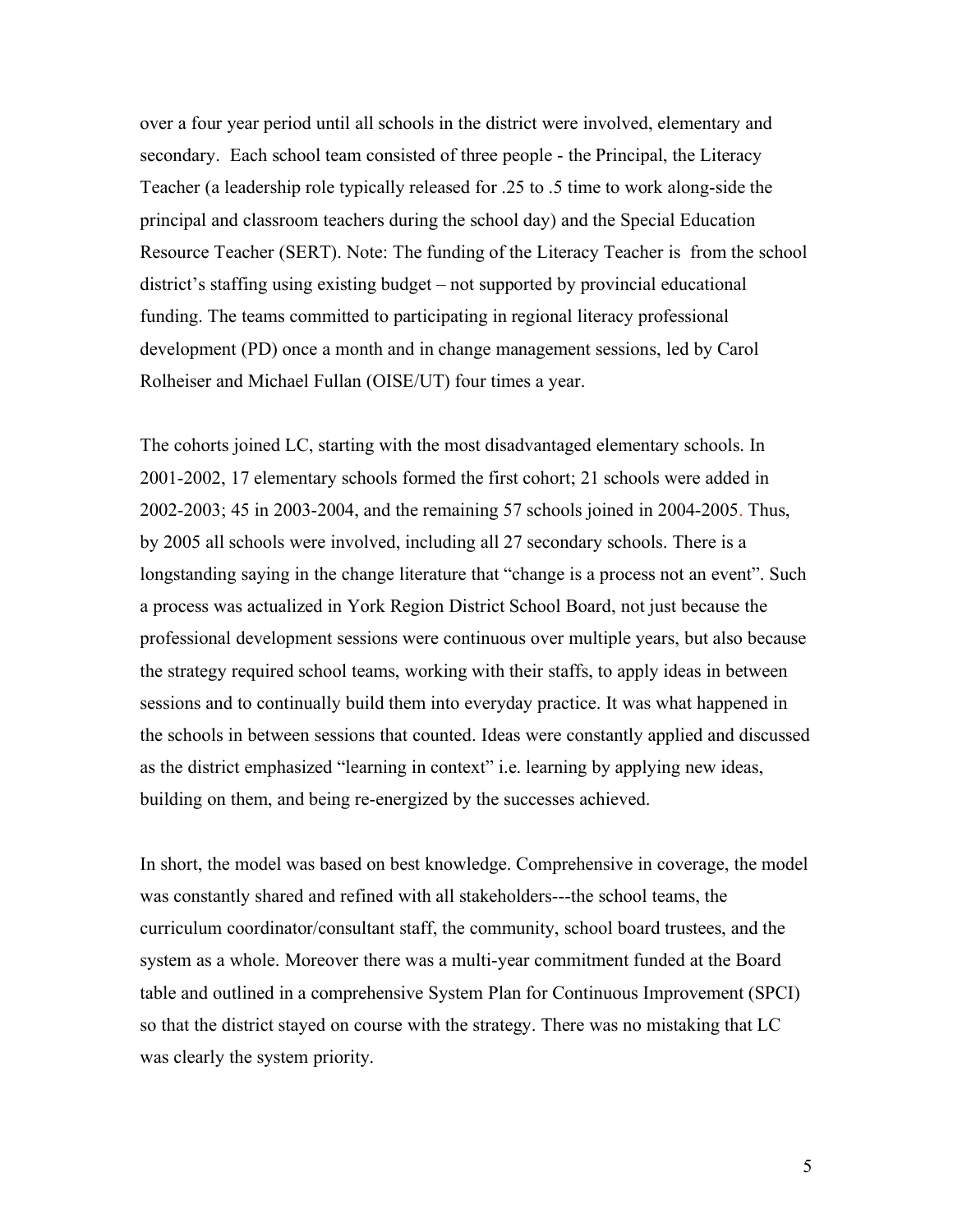Each June the district organizes a Literacy Learning Fair in which the literacy leadership teams from all schools present what they have accomplished and learned. Schools must report on the three goals of LC: to increase students' Literacy achievement by:

- using data to drive instruction and to select appropriate Literacy resources;
- building administrators' and teachers' capacity for successful Literacy instruction; and,
- establishing professional learning communities across the district.

The Literacy Learning Fair is part celebration, part peer-pressure, and part peer-support to keep reaching new levels of achievement. By annually sharing every schools' commitment to and accomplishment of increased student achievement, the four hundred participants contributed to organization and individual leadership energy renewal.

## RESULTS SO FAR

The intent here is not to explain the results in detail, but rather but to convey enough detail that it is clear that YRDSB is a district on the move (see Sharratt and Fullan, 2005 for a more in depth analysis of results). Our main question of interest in this chapter is what are the issues in *sustaining* improvement—what are the key leadership issues for the immediate future in a system that is already highly focused and intentional.

Assessment of student achievement in reading, writing and mathematics for grade 3 and grade 6 children is conducted annually by the Education Quality and Accountability Office (EQAO). EQAO is an arms-length government agency charged with assessing and communicating the results of all students in the province. To take grade 3 writing as an example, over the past five years (from 1999-2000 to 2004-5) York has moved from 66% of the students reaching the provincial standard to approximately 75% During the first three years of this period the province as a whole was flat lined at around 55% until it launched in 2003 a province –wide strategy much along the lines of York's capacity building but applied to all 72 districts in the province-latterly the province has moved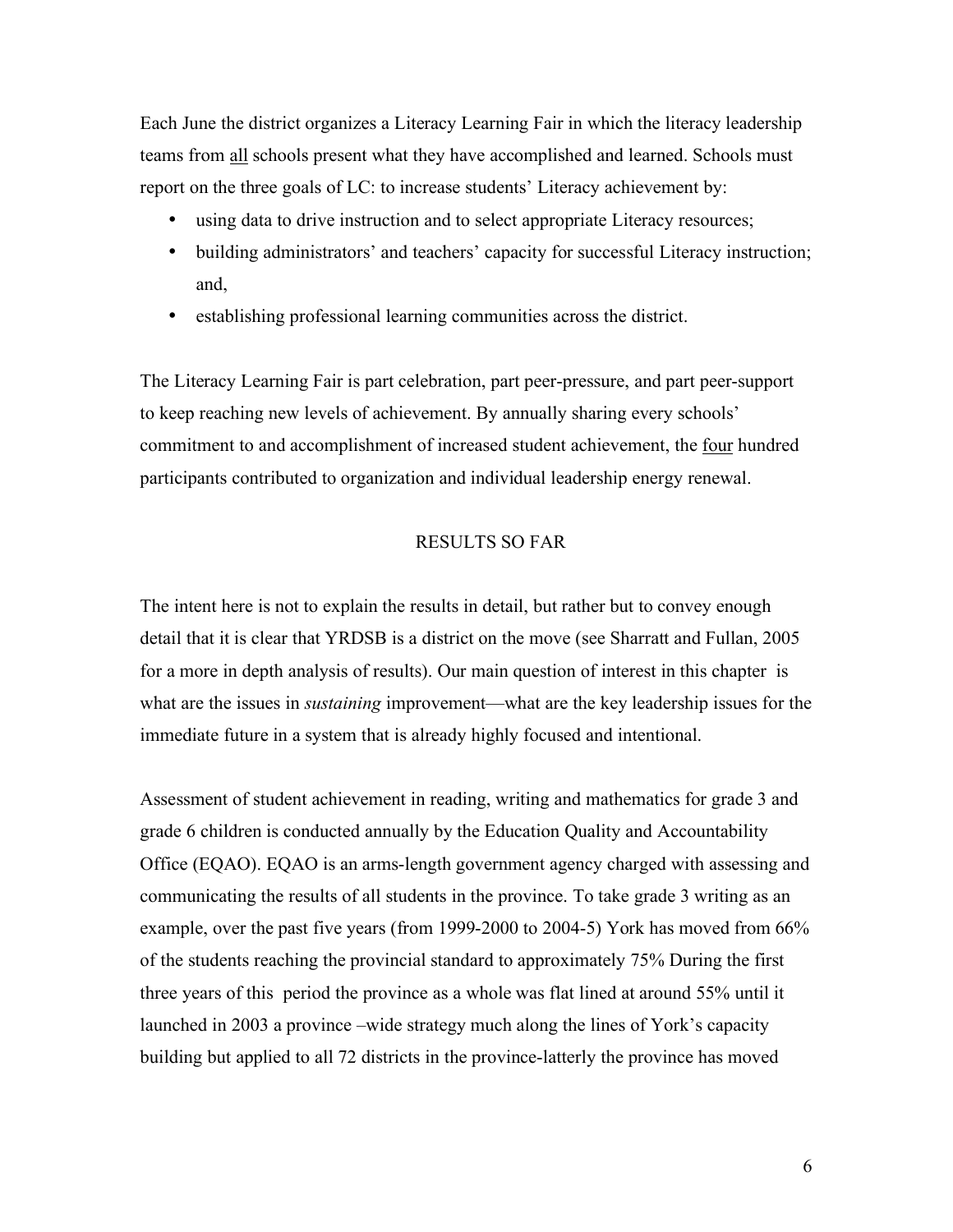from 55% to 63% (see Fullan, 2006). Table 1 describes these quantitative results in more detail.

Table 1.

## **5-Year Span in EQAO Results in YRDSB (1999-2005)**

| EQAO (Method 2)                                                                     | 1999 (baseline year<br>before District's<br>Literacy focus) | 2005             | % Increase |
|-------------------------------------------------------------------------------------|-------------------------------------------------------------|------------------|------------|
|                                                                                     |                                                             |                  |            |
| Grade 3 Reading                                                                     | 59                                                          | 69               | 10%        |
| Grade 3 Writing                                                                     | 66                                                          | 75               | 9%         |
| <b>Grade 3 Mathematics</b>                                                          | 70                                                          | 80               | 10%        |
| Grade 6 Reading                                                                     | 61                                                          | 75               | 14%        |
| Grade 6 Writing                                                                     | 59                                                          | 72               | 13%        |
| <b>Grade 6 Mathematics</b>                                                          | 63                                                          | 76               | 13%        |
| % ESL/ELD                                                                           | Gr. 3 4%                                                    | 11%              | 7%         |
| Learners                                                                            | Gr. 6 4%                                                    | 6%               | 2%         |
| ESL/ELD Grade 3<br>Reading                                                          | 34                                                          | 56               | 22%        |
| ESL/ELD Grade 3<br>Writing                                                          | 47                                                          | 69               | 22%        |
| ESL/ELD Grade 3<br><b>Mathematics</b>                                               | 62                                                          | 75               | 13%        |
| ESL/ELD Grade 6<br>Reading                                                          | 27                                                          | 53               | 26%        |
| ESL/ELD Grade 6<br>Writing                                                          | 27                                                          | 62               | 35%        |
| ESL/ELD Grade 6<br><b>Mathematics</b>                                               | 62                                                          | 74               | 12%        |
| OSSLT (diploma<br>Bearing assessment)                                               | Oct. 2002<br>77%                                            | Oct. 2004<br>87% | 10%        |
| Reading at the end of<br>Grade 1 (Reading<br>Recovery <sup>™</sup> site<br>reports) | 59%                                                         | 83%              | 24%        |

(Sharratt & Rolheiser, 2006)

The aggregate figures mask the more fine grained explanation of how results were achieved in specific schools. In Sharratt and Fullan (2006), we present data that show that those schools which had Principal and teacher-leadership that focused more specifically on all 13 parameters of the LC model in action achieved much greater results, including many of the most disadvantaged schools that began much below the YRDSB and the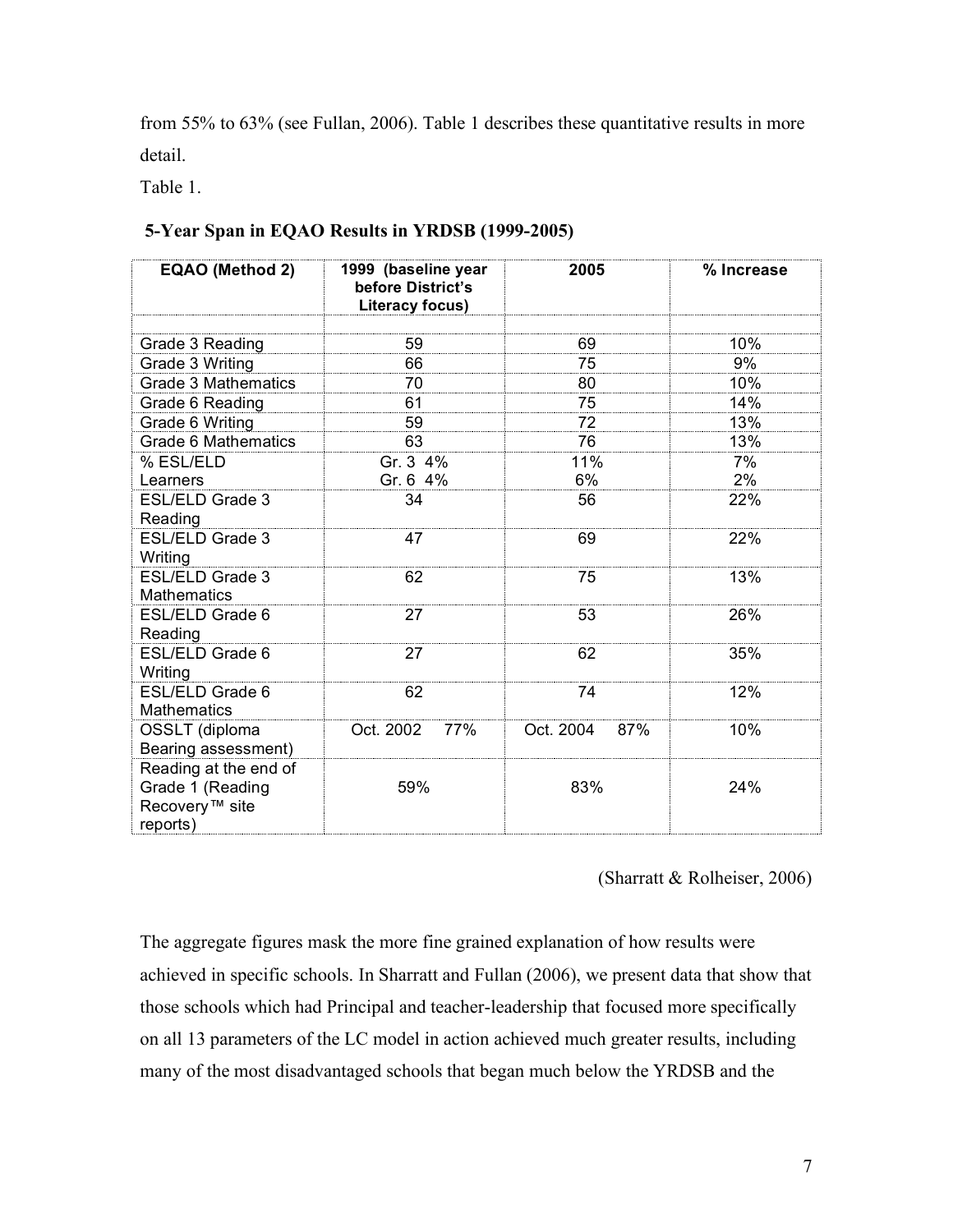Ontario average, only to surpass both averages over the ensuing five years. As we said in our earlier paper, the leadership teams in these schools:

- a) clearly understood the model and most importantly lived the shared beliefs and understandings;
- b) did continuous self-assessment, striving to align behavior and beliefs among the principal, teacher-leaders and staff as a whole; and,
- c) did not let other "distractors" divert their focus and energy. In fact they drew or renewed their leadership energy by means of understanding their improvement.

There are many schools in York Region that have these qualities and the system is now working toward greater consistency. For example, 28 elementary and six secondary schools were identified, using data, as "stuck" or declining, and in 2005-2006 are receiving more intensive capacity building support for school leadership teams from the curriculum and instructional services team (in the meantime all schools in York Region continue to be engaged in district-wide reform, including all 27 secondary schools).

There is little doubt that there is widespread support for and understanding LC in the district. In April 2005 we conducted a survey of all school teams in the district (each school leadership team consists of the principal, the lead literacy teacher, and the special education resource teacher). We received 387 or 76% return. The results from the survey showed that a very high percentage of school leaders perceived that LC had a strong, positive impact. The percentage scoring 4 or 5 on a five point impact scale for selected questions is displayed here.

The Literacy Collaborative has:

| 1. Provided teachers with a wider-range of teaching strategies              | 90% |
|-----------------------------------------------------------------------------|-----|
| 2. Helped ensure adequate resources to support students                     | 78% |
| 3. Raised the expertise of teachers within their schools                    | 88% |
| 4. Increased the school-wide focus on literacy                              | 95% |
| 5. Clarified the role of all teachers in the support of literacy            | 78% |
| 6. Provided more attention and assistance to students at risk               | 83% |
| 7. Raised literacy expectations for all students                            | 90% |
| 8. Produced more consistency and continuity in literacy across subjects 75% |     |
| 9. Fostered a more positive attitude among staff re literacy teaching       | 85% |
| 10. Facilitated sharing of expertise with teachers from other schools       | 69% |
|                                                                             |     |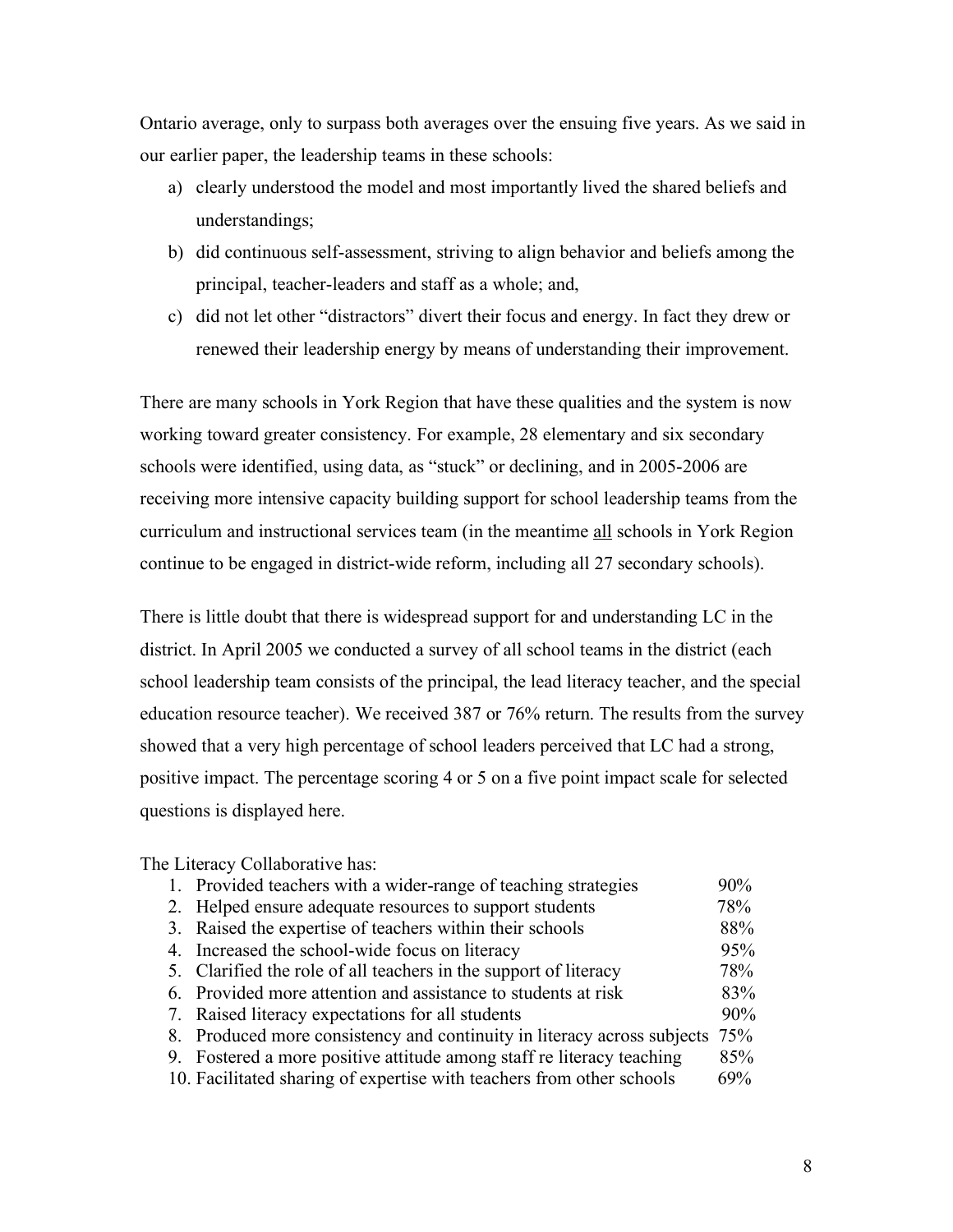Granted that this survey does not tap into the perceptions of individual teachers but the leadership teams are very much in close interaction with classroom teachers. We conclude that it is accurate to say that the system as a whole has been energized by the strategy and the strong results being obtained. We get further confirmation from the fact that the provincial Literacy Numeracy Secretariat identified YRDSB as one of eight school districts which exemplified quality strategies in action. But our interest in this paper is not about the results so far. Rather, what are the prospects for sustainability? How do individual principals sustain their commitment? How can the system help? Could it be that large scale initiatives, even if successful, eventually take their toll and lead to diminished effort in light of relentless demands?

## THE NATURE AND PROSPECTS OF SUSTAINABILITY

Hargreaves and Fink (2006) define sustainability in this way: "Sustainability does not simply mean whether something will last. It addresses how particular initiatives can be developed without compromising the development of others in the environment now or in the future" (p.30).Thus, intentional reform models, like LC, must unfold in a way that all schools benefit. The spirit underlying such approaches attempts to create a we-we mindset. As a result of purposeful interaction within and across schools, school leaders become more aware of, and indeed more committed to, the success of other schools in addition to their own.

It is our contention in this paper that while individual leaders can and must work on their own sustaining energies, the conditions for sustaining large numbers of people can only be fostered if the organization as a whole is working in this direction. Moreover, we maintain that focusing on sustainability must become more deliberate and precise. It needs explicit attention—it must be worked on in a self- and -organizationally conscious manner.

This position is reinforced by the findings of two of the more informative books on organizational change which confirm the basic conditions for sustainability. Jim Collins (2002), in his well-known book, Good to Great, compares Fortune 500 companies that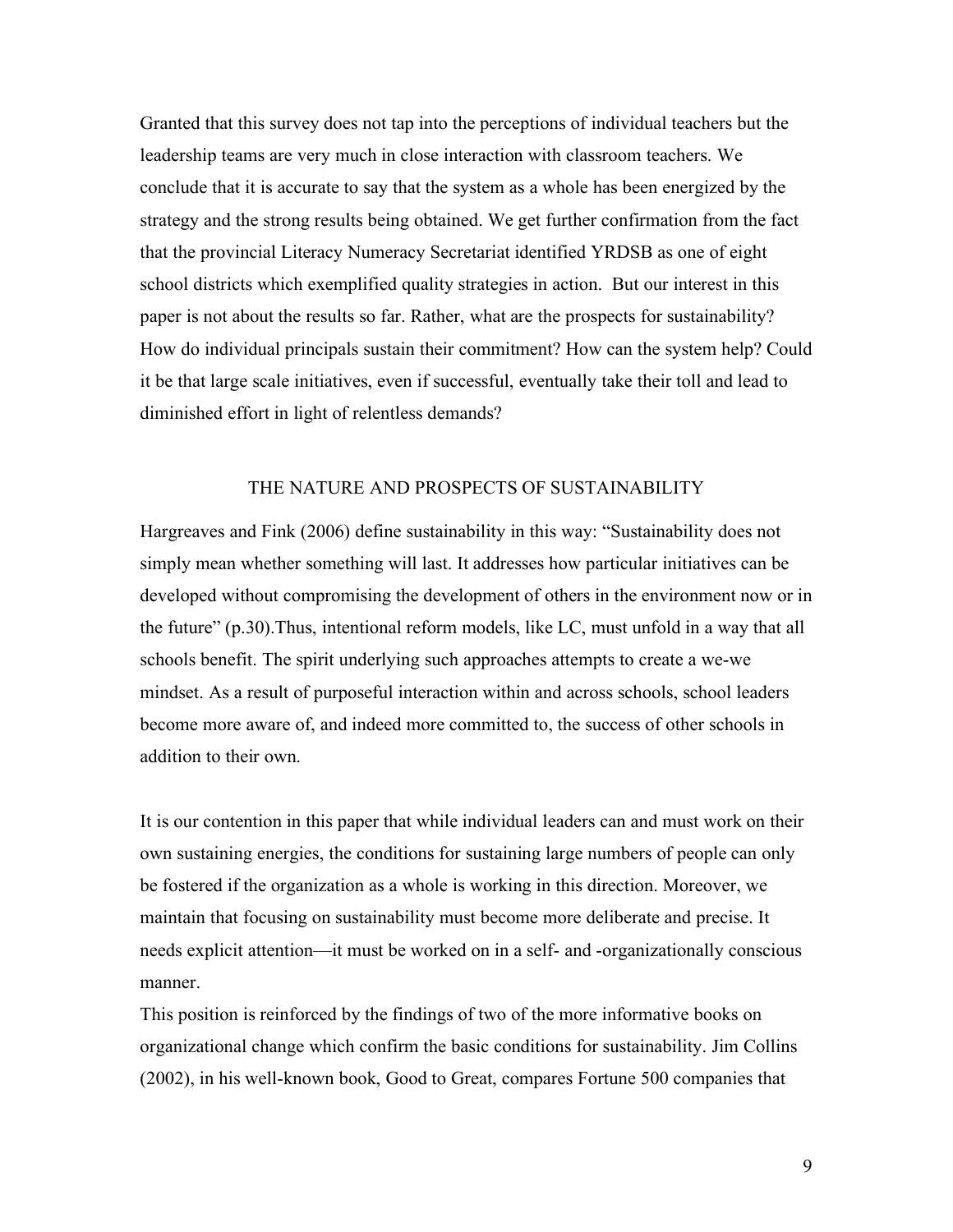had "good" performance with those that had "great" performance as measured by 15 or more years of continuous financial success. Collins and his colleagues found five key themes associated with ongoing success. The first three, he claims, are more important early on because they build momentum. First, he found that we need more "executive leaders" who can help build enduring greatness (leaders whose main mark is not only their contribution to success but also relative to how many leaders they leave behind who can go even further). Second, he emphasizes that organizations need to work on securing "who" not just "what". The "who" in this case are leaders who can help develop the five themes in question. The third theme is "confront the brutal facts" i.e., a relentless focus on examining data for making improvements. The fourth theme was the "hedgehog effect"—a hedgehog is an animal that once it focuses, is hard to distract. Thus sustainable organizations learn to concentrate through passion, expertise and mobilization of resources in a way that keeps them going. The fifth theme is "disciplined inquiry" always problem-solving in relation to the central mission. Collins calls the overall effect the "flywheel". This is clearly related to sustainability because it takes less energy to keep the flywheel going once it is underway, permitting leaders to go deeper, which leads to greater success. More recently, Collins (2006) has confirmed that these ideas apply to the social sector, not because they come from business but because they focus on getting and maintaining greatness. The virtuous circle builds and further attracts believers and resources by getting and leveraging results.

An identical finding is contained in Kanter's (2004) study of Confidence: How winning and losing streaks begin and end. "Confidence", says Kanter, "influences the willingness to invest – to commit money, time, reputation, emotional energy, or other resources—or withhold or hedge investments" (p 7). Kanter's solution is framed around developing three interconnected cornerstones –accountability, collaboration, and initiative. It is these conditions that generate sustaining investments of energy and commitment.

The system must also foster what we have come to call "positive pressure" (Fullan, 2006). Positive pressure is one that is non-pejorative, that assumes that capacity is at the root of success, and that focused capacity-building strategies promote transparency in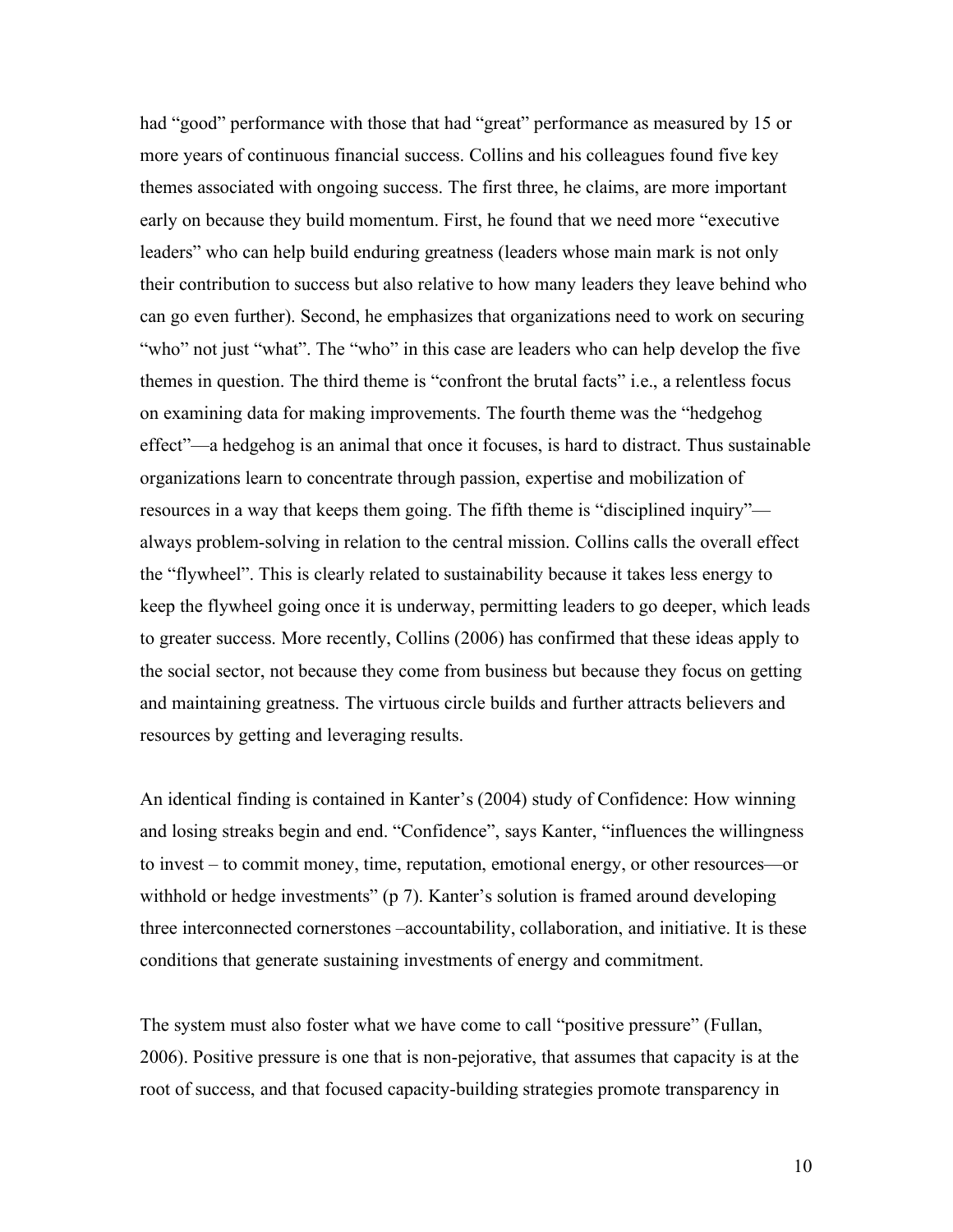sharing practices and viewing results. In other words, one key to getting at sustainability is to bring issues out in the open in order to understand them, and in turn in order to address any problems.

In sum, the key concepts for us pertain to whether the system goes about its work in a way that helps people focus, that motivates and energizes people to make investments that are sensitive to the ebb and flow of energies, that uses success to beget more success, and that creates a critical mass of leaders who work together on these very matters.

#### Sustainability in York Region

There are very little direct data available in the literature on what leaders in given systems think about in relation to the concept of sustainability. We decided then that a good place to start would be to go to the source and ask YRDSB principals three questions:

- 1. How do you sustain your school's literacy initiative as a leader?
- 2. How do you maintain energy/renewal for your staff to sustain the literacy focus?
- 3. How do you maintain your energy and renew yourself to sustain the literacy focus?

We set out to select a large number of principals on the basis of how active they were in the Literacy Collaborative. Thus, this is not a random sample but one in which leaders identified were engaged in the reform. We wanted to know what active, purposeful principals thought about sustainability. We did not, it should be noted, select on a narrow basis a few exceptionally active principals. We wanted the sample to represent typical principals who could reflect what happens when "regular" principals get immersed in ongoing change. We identified 61 elementary and 18 secondary school principals and asked them to respond in writing to the three questions. The response was overwhelming with 50 (82%) of elementary and 17 (94%) of secondary principals responding. This is admittedly a selective sample but is large and diverse, representing about 38% of the total in the district. We found as expected that, although the questions were open ended, the vast majority of responses related to the components of the LC model. In other words,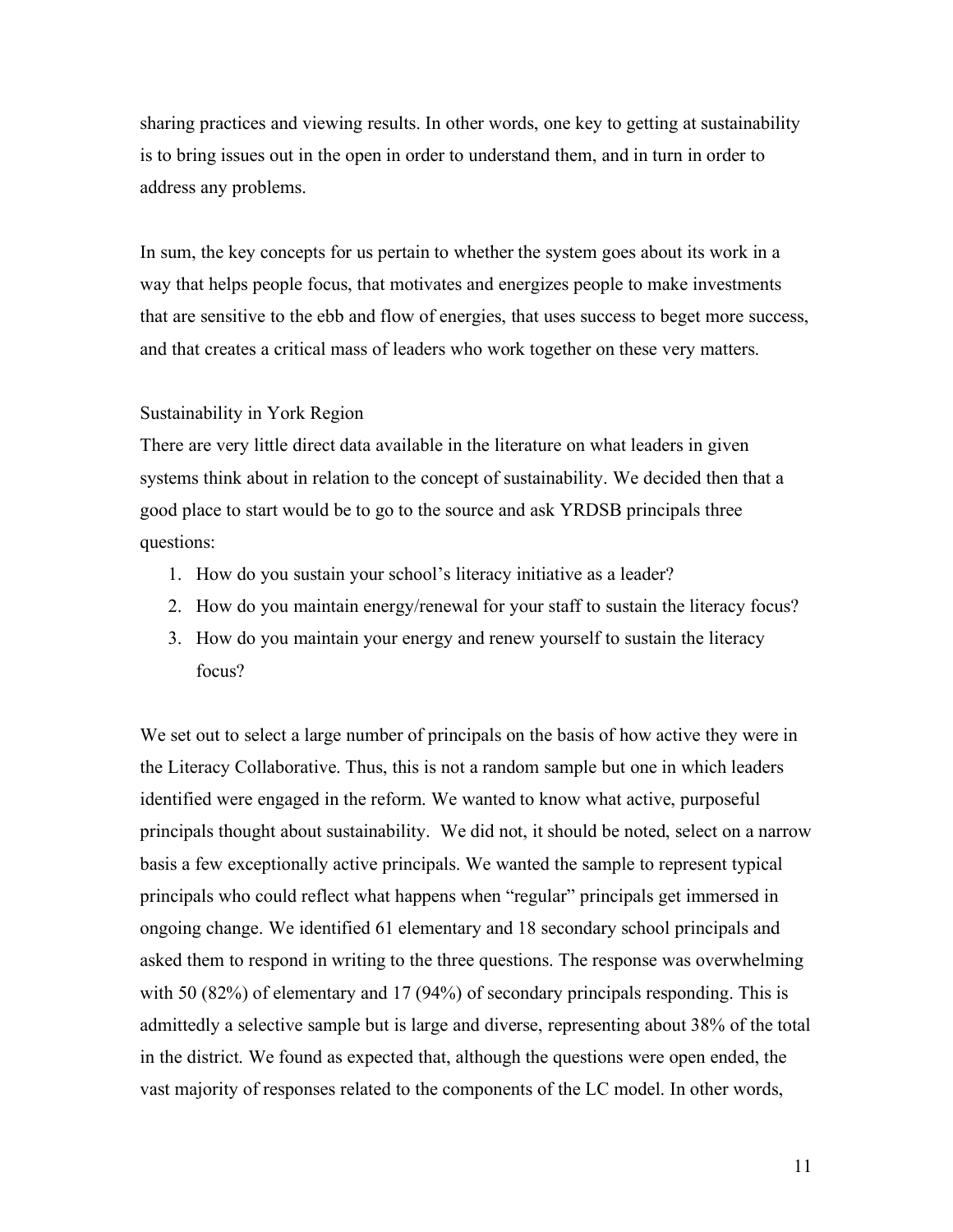given that the model was intended to mobilize support at the school level for a sustained focus on literacy, and given that the model was developed in close communication with principals, we would expect that school leaders would gravitate to the content of the strategy when they thought (unprompted) about sustainability. We report below on the main themes that respondents spontaneously formulated, indicating the percentage of those who commented on the theme along with a representative quote or two relevant to the topic. Our interest here is in identifying the conditions or elements that are conducive to sustaining focus and energy on continuous improvement. Think of sustainability conditions as those that motivate people to continue to invest their energies in working with others to accomplish greater improvement.

Question #1: How Do You As Leader Sustain Your Schools' Literacy Initiative?

There were five major themes that attracted high numbers of comments:

- 1. Shared beliefs, goals, and vision
- 2. Distributed leadership and professional learning cultures
- 3. Data based decisions/impact measures/celebrating success
- 4. Resources
- 5. School-community/home relations

As we have found before, these are recurring themes (Sharratt, 2001); however, they are found here to be even more precise. We also note that shared beliefs is more of an outcome of a quality process than a precondition (Fullan, 2006). Put differently, one condition for sustainability involves working on defining, shaping and refining the shared vision of the school, in this case, using school data in relation to literacy improvement. The more that beliefs are shared, the greater the ongoing effort, and the efficiency of the effort. Over 60% of respondents identified shared beliefs as in the following three comments:

*A common goal of improved student achievement and the attitude that all students can learn is embedded in the culture of the school.*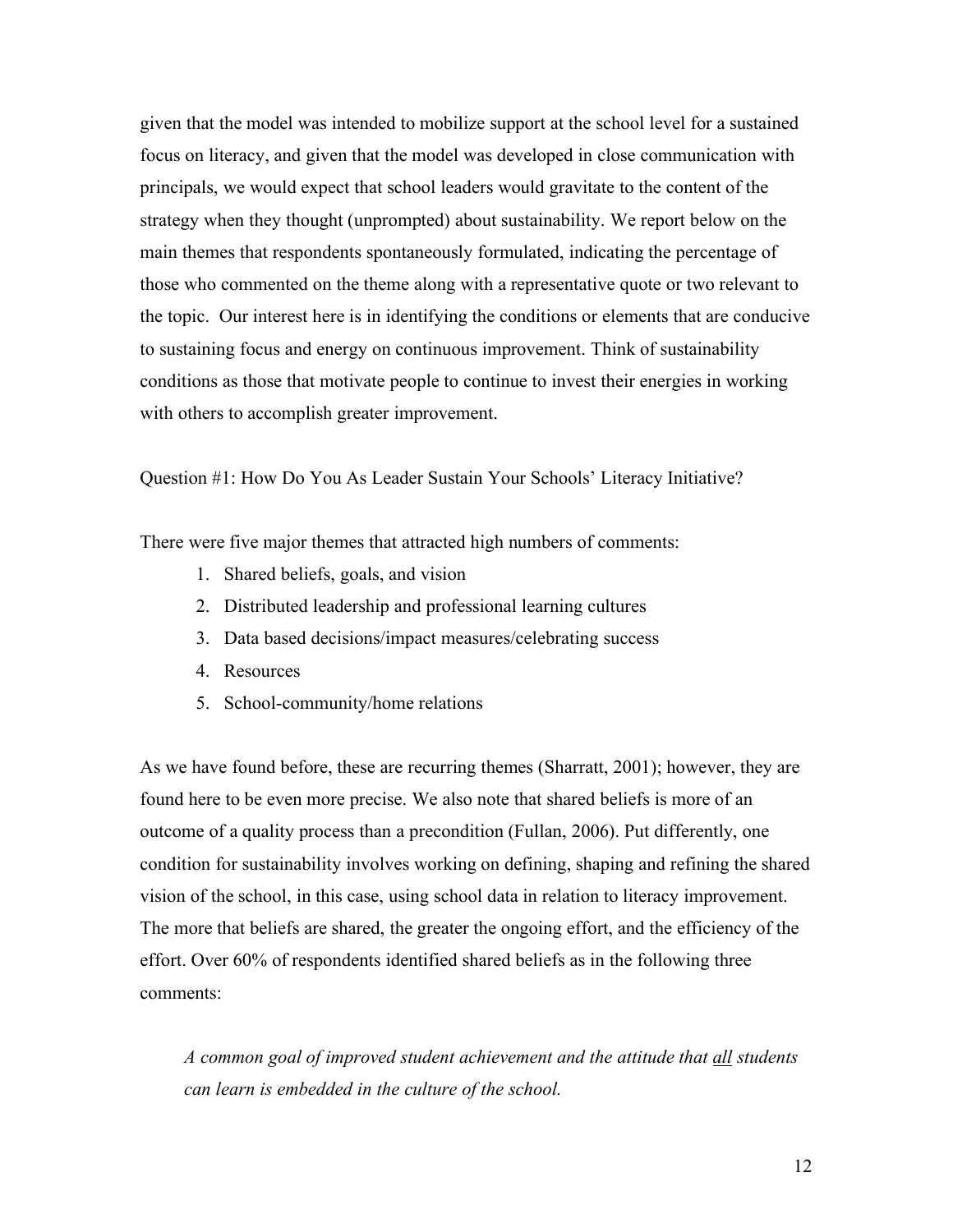*To sustain the school's literacy implementation, we try to maintain focus and assure that we have a common language. We try to set a few clear targets and we have an overall vision regarding where we want our students to be across the grades.*

*When we reflect on the impact of our instructional decisions and what the data tell us that students are learning, it creates "intellectual energy". It becomes a craving to impact the learning of every student.*

A second key factor associated with continued success is what we have come to call the presence of dedicated "second change agents" or what is sometimes referred to as distributive leadership—a critical mass of leaders led by the principal working on establishing a culture of ongoing learning. The principal is the first change agent. Having one or more "second change agents" is crucial --- for example, literacy lead teachers with direct responsibility and time during the school day to work with other teachers in their classrooms, to link teachers with each other internally and across schools, to help set up data management systems, and to work with principals on school improvement. Over 70% of respondents highlighted this aspect.

*Sustaining the momentum within the school is possible because of the many levels of support available to schools. The staffing made available for literacy coaches has been critical. This has given our school a teacher-leader who is working to increase the knowledge of those around her.*

*We model processes and literacy content at staff meetings and build shared leadership by providing staff opportunities to take leadership roles in modeling and facilitating the use of information gained at LC sessions. As a principal, I fully utilize the concept of sharing leadership and creating a learning community. The sharing of leadership allows the administrative team and me to pace ourselves in terms of energy expenditure.*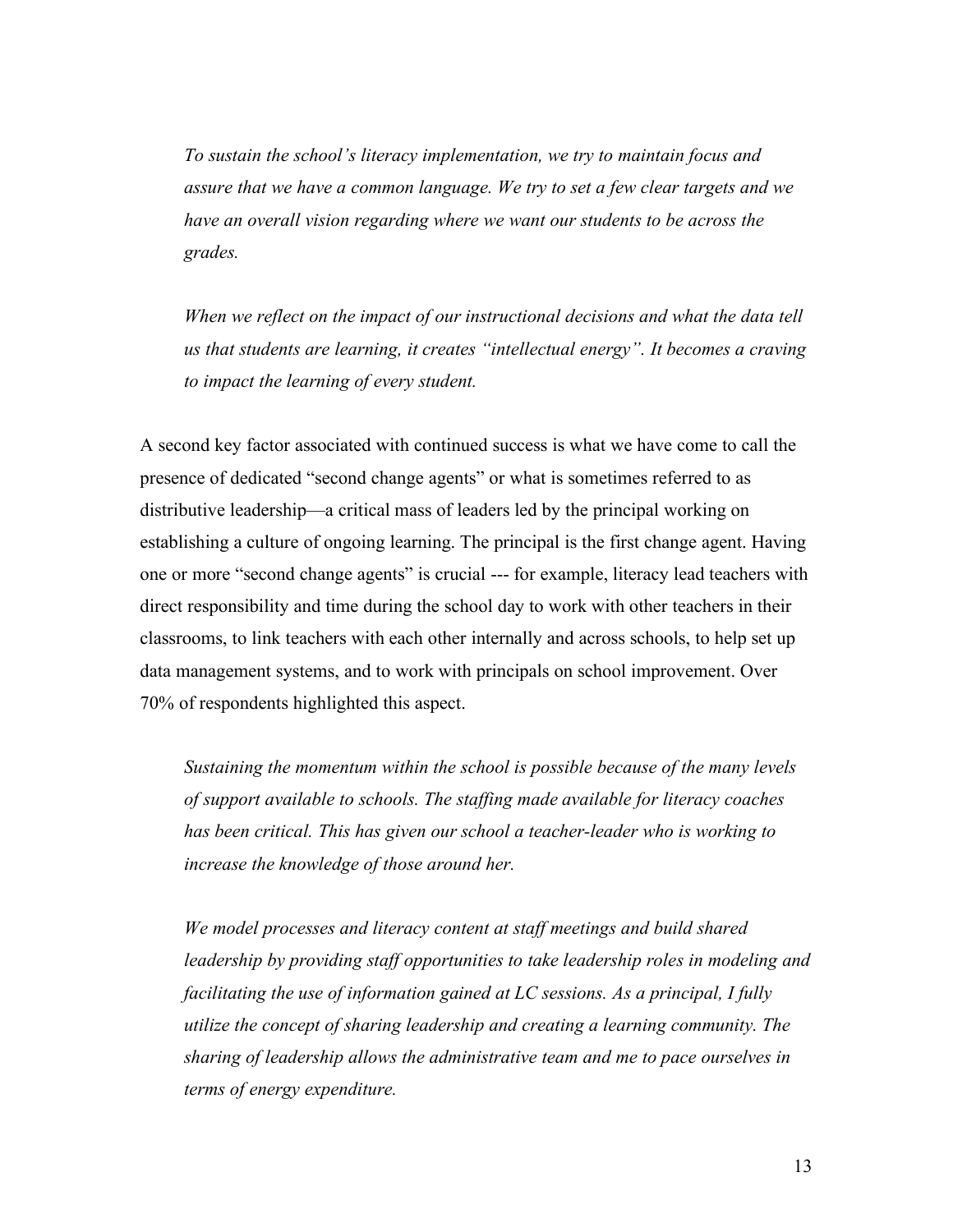*Administration communicates clear expectations to staff about why/how/when literacy instruction and focus occur in classrooms. Ensure that staff members have the tools, skills etc. to use effective literacy practices i.e., no excuses.*

*Our primary learning team truly is a professional learning community with many teachers doing projects together and sharing ideas.*

*By using staff meetings, divisional meetings and grade partner planning times, teachers are encouraged to reflect on the needs of all students, generally, and atrisk students specifically.*

Third, data driven instruction and the ubiquitous presence and use of data are core themes for promoting and maintaining effort. The case management approach is in place in all elementary schools where individual students are tracked with corrective action taking place on an ongoing basis. Over 40% of responses related to this theme.

*Student achievement in both literacy and numeracy is a focus for transition planning for students coming from grade 8 to grade 9. We make particular note of student achievement levels in grades 3 and 6 EQAO assessments. (secondary principal).*

*It was a natural step for us to [use case data] to strive for differentiated instruction to provide for the diverse needs in each classroom.*

*Success breeds success. What we have done to date has proven to make a difference to increased student achievement. We celebrate this!*

*We have set aside time to review school results—to identify areas of weakness and to share successful approaches.*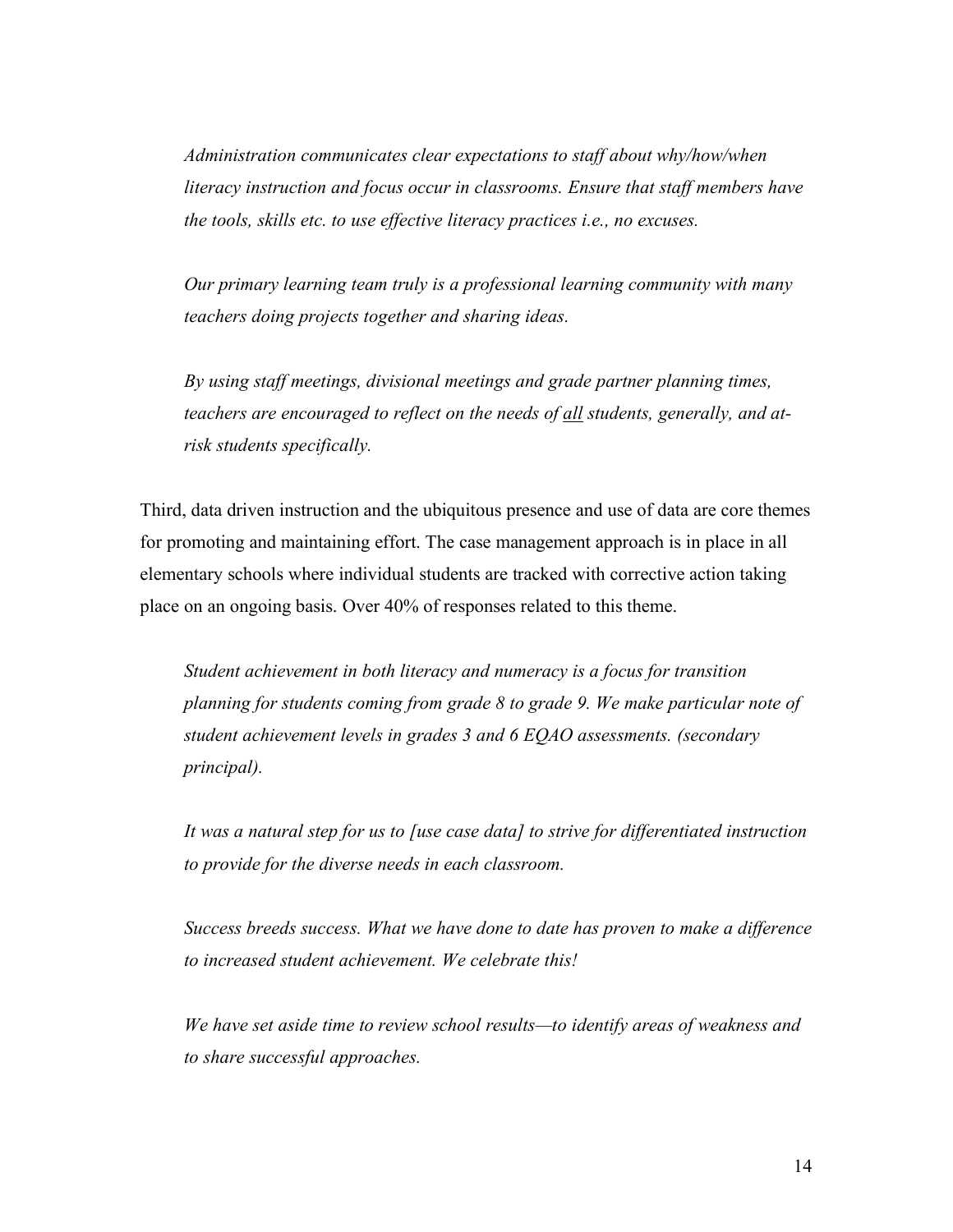Fourth, resources are part and parcel of continued success, provided that they are part of a cycle of success. Kick start the process with new resources, and then have success chase the money—this year's success is next year's additional resources (Fullan, 2006). Some 35% highlighted this factor.

*We have invested heavily in bookrooms and appropriate classroom libraries for all three division.*

*We carry out decisions about the school resources in the area of literacy based on our School Plan for Continuous Improvement. We allocate our financial, human, material resources in a way that makes literacy a priority.*

The fifth theme for sustainability is probably one of the most important in the long run but also the most difficult to establish, namely, school to home community relationships. This element was reflected in comments from almost 40% of respondents.

*We have extended our partnerships with the parents and guardians from day one. This community has extended our understanding of cultural diversity–English as a second language, and economic and lifestyle impact on children's learning.*

Finally, a kind of omnibus comment struck us as a particularly apropos summary with respect to question one.

*Support and encouragement are crucial. Pushing too hard never works. Magic happens when teachers take initiative within a framework which has been developed by the district. Incorporating PD into staff and division meetings needs to be led by staff not the principal. When teachers share their best practices, things happen. Providing both time and resources for mentoring/team teaching ensures that literacy becomes and remains a focus. Walking the fine line between push and pull is always an exciting challenge and worth the time to build strong leaders in a school.*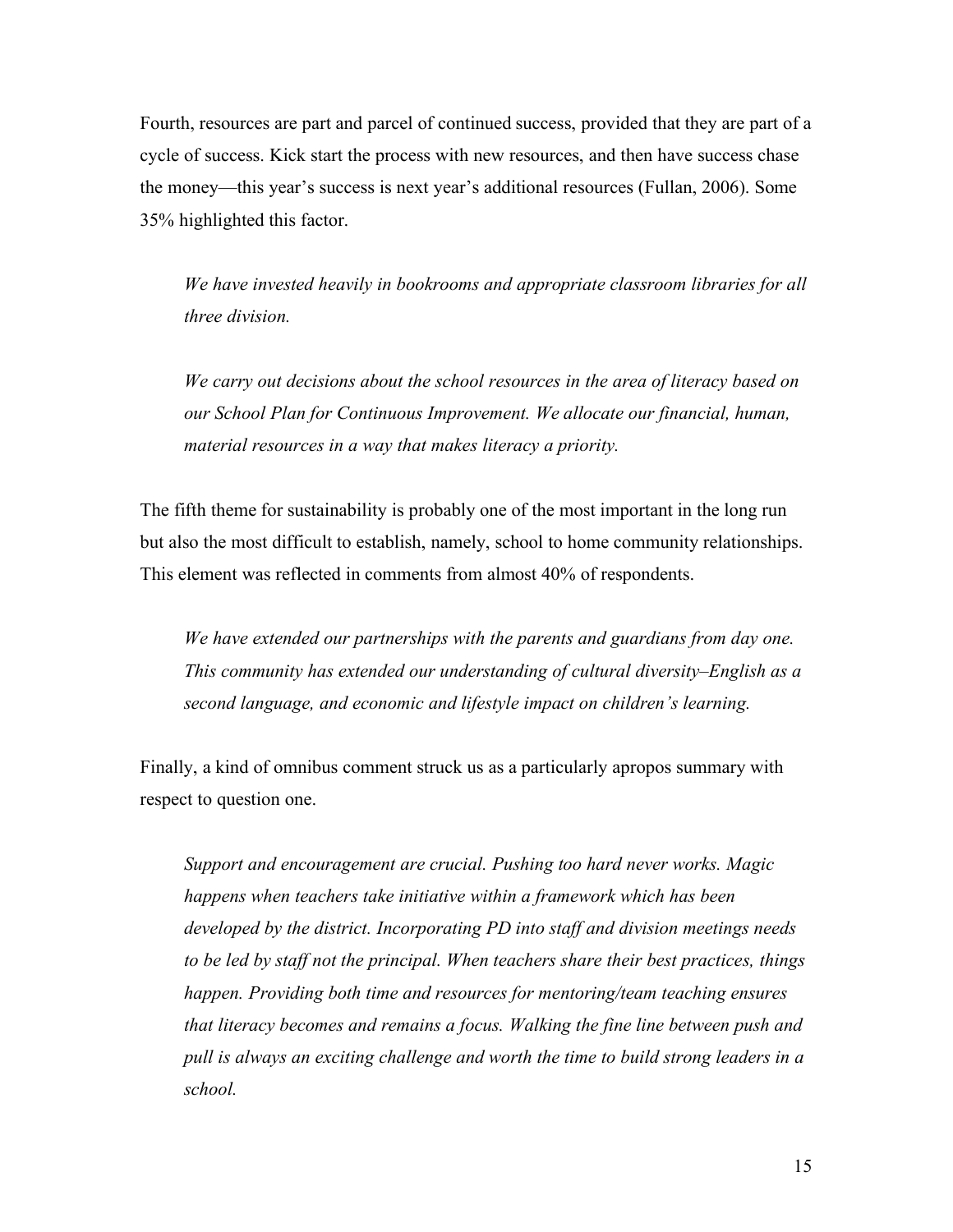# Question #2: How Do You Maintain Energy/Renewal For Your Staff To Sustain The Literacy Focus?

Our second question extended the school sustainability question more directly to focus on staff. As expected, there was overlap with the first question but more personally-based aspects surfaced. We can use the same five categories to capture the comments.

First, with respect to shared beliefs about 30% of the responses related to this category.

*I have very high expectations for myself and others. I expect the best and then offer opportunities and experiences to help others improve.*

*Time to focus on the goals of the school as a team has been met in an improved way this year and is making a difference.*

*Talk about buy in—we all have a common message and again it gets linked back to that common vision.*

Second, for leadership and learning cultures, principals talked about the day-to-day builtin support for what we call 'learning in context' – the kind of learning that occurs every day because it becomes part of the culture. About 45% to 60% (depending on the subcategory) responded along these lines.

*Teacher mentoring and team teaching have been important methods used to sustain the literacy implementation and energy in such a large school.*

*The Literacy Teachers (Literacy Coaches) have given staff many opportunities for support and role modeling. We give teachers time to collaborate with their grade partners.*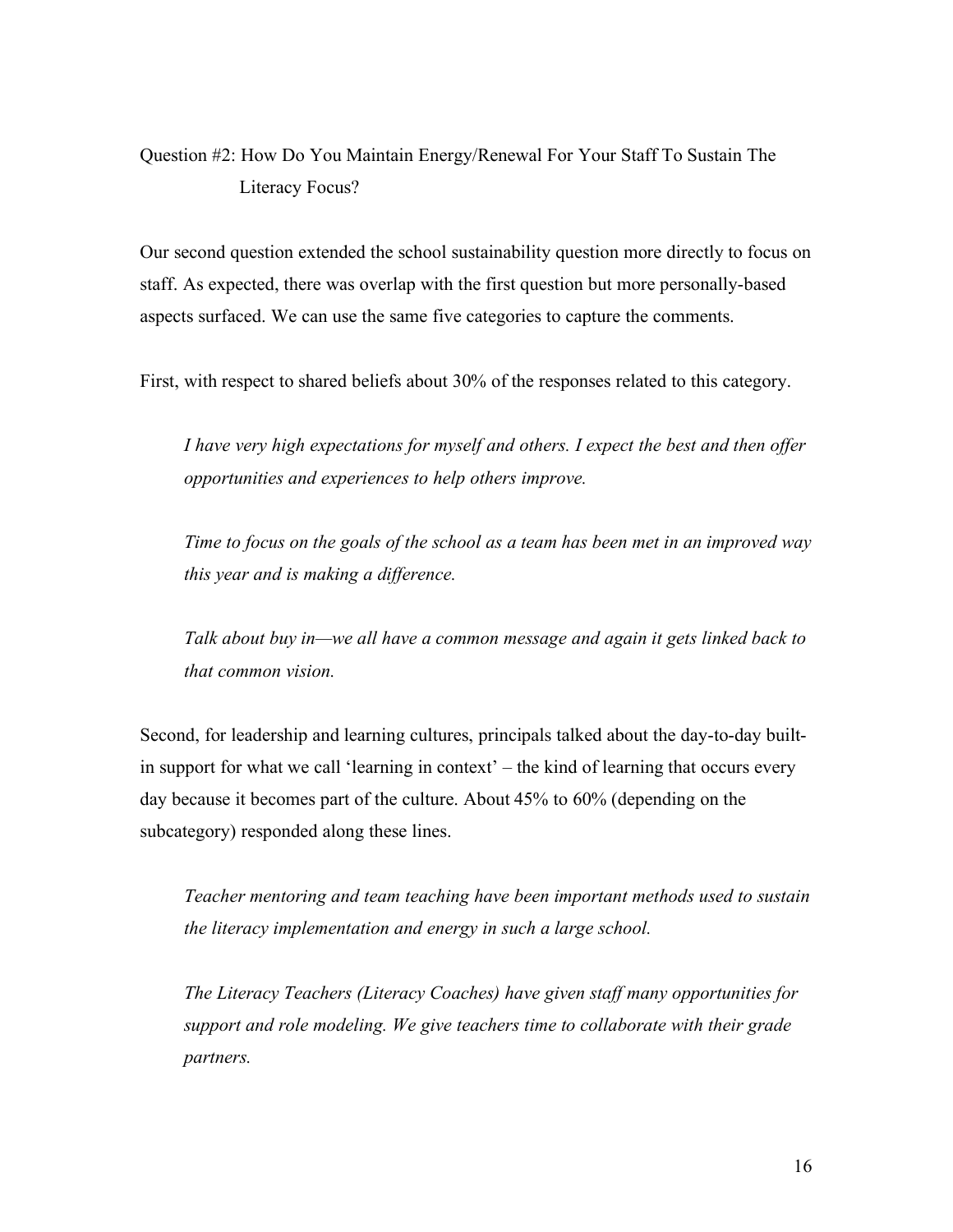*Staff members need time to hear about a concept, learn about it, experiment with it, work it into everyday practice, consolidate it, and ultimately sustain it as part of good teaching practice.*

*Probably the most effective means for sustaining something is the teacher's own enthusiasm when they see their students progressing and responding to strategies they are using. It's catching!*

*A culture of shared leadership is in place. We promote shared leadership in the school and teachers feel comfortable assuming these roles.*

*The external training provided by the district based on the LC model is a great motivator for me. I always bring back little seeds that I plant back at the school.*

*The opportunities available through the Literacy Collaborative have been excellent and the increased opportunities of more teachers attending workshops have provided great motivation and excitement at every level of the school.*

Third, the use of data on student achievement as a tool for improvement, playing itself out in a learning culture, is crucial for maintaining focus and momentum-mentioned directly by 20% of the respondents and by many more in relation to establishing sharing cultures.

*We analyzed the data collected, charted the students identified as 'at risk' in the fall, and made plans to address their needs.*

*Our staff meeting agenda planning focus is on student data and related improvement ideas and activities, while keeping operational/informational items to an absolute minimum!*

Fourth, about 25% of the respondents mentioned resources.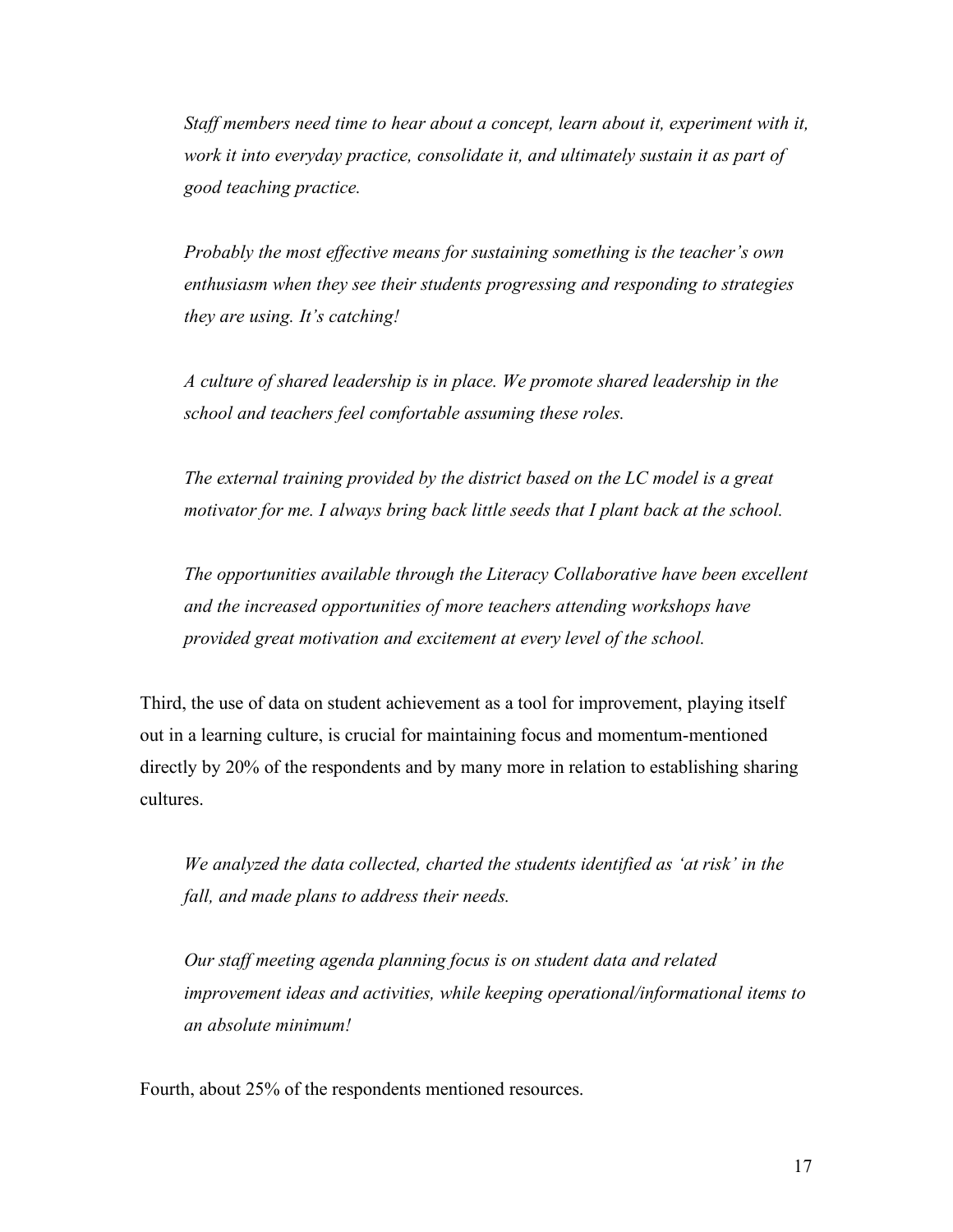*Our book room is a central part of our school. Our teachers take tremendous ownership for it. They look forward to buying for it and keeping it up.*

*Budget for initiatives or simply having the resources in place is vital to ensuring that the change process is not interrupted or discarded and is integral to creating a culture of cohesiveness as staff members work and take ownership of literacy in their classrooms and in the school.*

*Timetabling, shared grade-level prep time, using curriculum instructional supply teacher days and, freeing up teachers to engage in professional learning are key to maintaining the focus.*

Fifth, only a small minority (10%) mentioned home/school relations as a sustainer, possibly because this is the most difficult aspect, and takes the longest to develop. In our experience, principals and teachers need to develop their own professional learning communities to a certain point first, before they reach out in a more proactive way to the community.

*Key is engaging all educational partners and effectively using many volunteers, including: Co-operative Education students, tutors in the classroom and other community resources –human and non-human.*

Question #3: How Do You Maintain Your Energy and Renewal For Yourself To Sustain The Literacy Focus?

The third major question in this research is the most personal because it asks principals what they, themselves, do to maintain their own energy and renewal. Three interrelated clusters stood out:

- 1. Personal renewal and challenge;
- 2. Passion expressed as student success (passion without success is a non-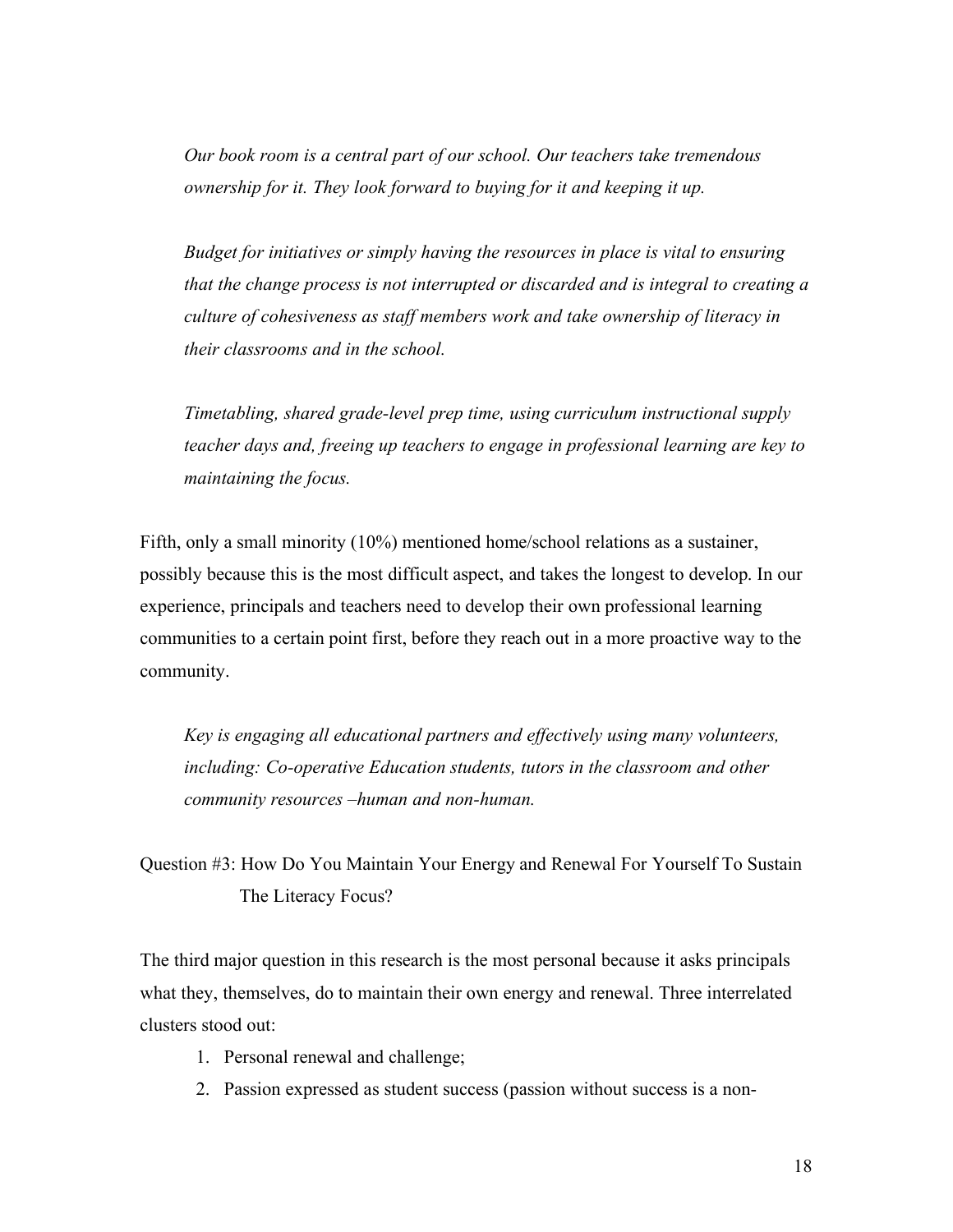sustainer); and,

3. The social basis of sustainability.

Over two thirds of respondents identified personal growth and stimulus as sustaining them.

*It may sound trite but if we are asking our staff and students (and other employees) to read, read, read, then we had better be reading as well. I find that this is important in reminding me how important literacy is, so I read all the time, including professional reading, but more importantly expanding to novels, newspapers, etc.*

*The personal satisfaction comes from learning new skills myself, and participating in PD provided by the curriculum department.*

*Ongoing learning opportunities through the Literacy Collaborative, Literacy Walk training, in-school study groups and personal professional reading are some of the vehicles for energizing and empowering the sustaining focus on literacy.*

*Attending the LC sessions with the teachers is another way to maintain my energy and renewal.*

*I endeavor to never let the mood of others or the stress felt by others determine my mood. I strive to be positive, professional and set personal goals that I would like others to model.*

The second theme was passion expressed through student success. Again, about twothirds spontaneously expressed this theme.

*But what really excites me is the children! Seeing their work displayed on the hallway walls, highlighting the reading comprehension strategy of the month, is very rewarding.*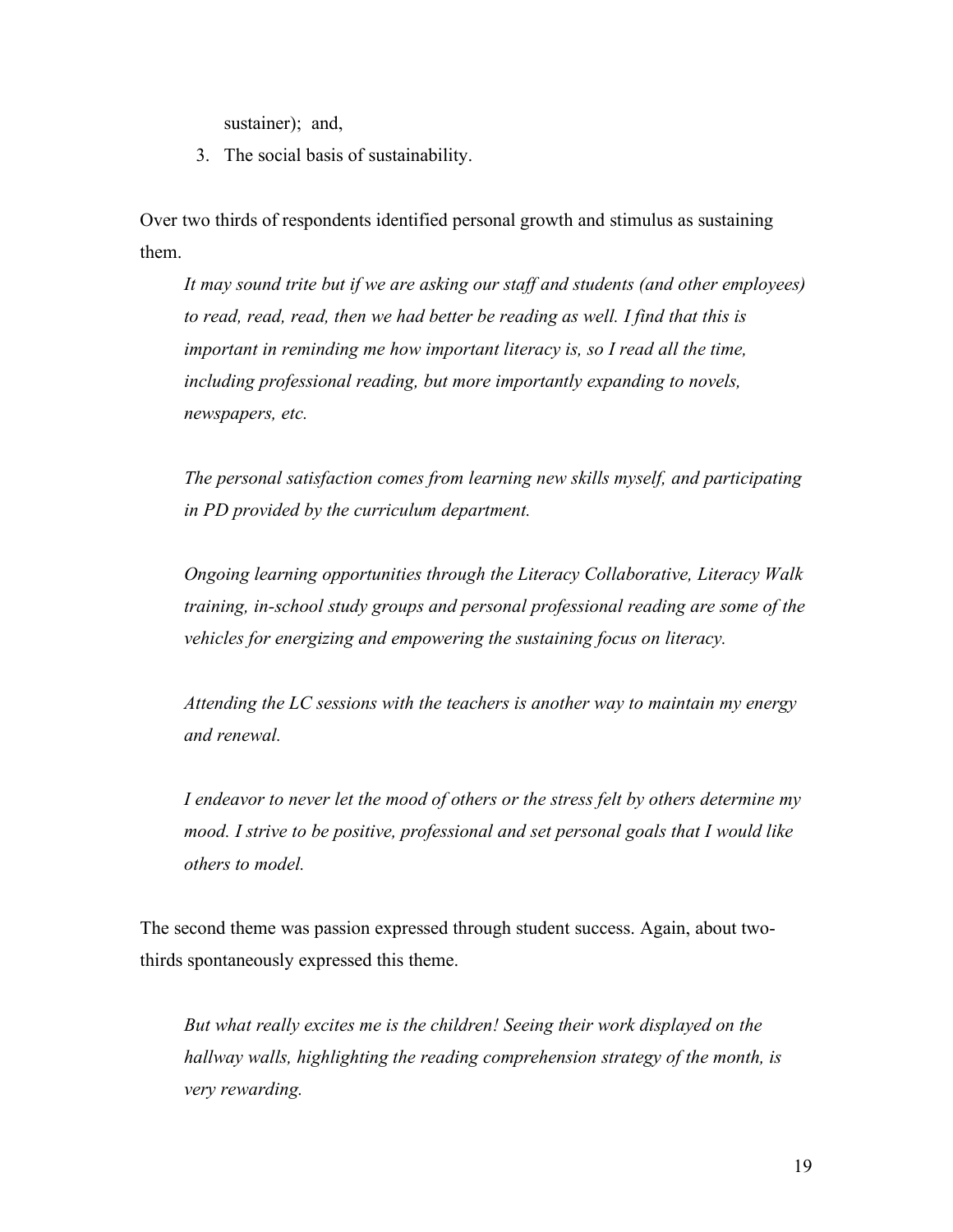*Watching amazing teachers work with students on something that you've taught them or that they have learned as a result of an opportunity that you have offered is energizing.*

*It is very easy to sustain the literacy focus when I see the positive results of the literacy practices our teachers implement in the school.*

*We focus on sharing and celebrating success that we're having. There is certainly an energy that comes from seeing that the instructional practices we are implementing are making a difference in the lives of all students.*

*Listening to success stories is encouraging and inspiring when one is occasionally faced with resistance or frustration.*

The third theme - Working on and appreciating personal well-being and the social nature of sustainability in and outside of school was featured by, again, some 60% of the respondents

*My energy is sustained by watching and listening to dedicated staff that work hard and have fun doing it!*

*I spend time in classrooms to see literacy strategies in action (morning and afternoon walkthroughs).*

*I talk to staff, visit classrooms, am aware of how staff members are maintaining a literacy focus in their classrooms on a daily basis.*

*Renewal comes when I spend time with my family and friends. This allows me to keep life in perspective, appreciate the little things and not take myself too seriously.*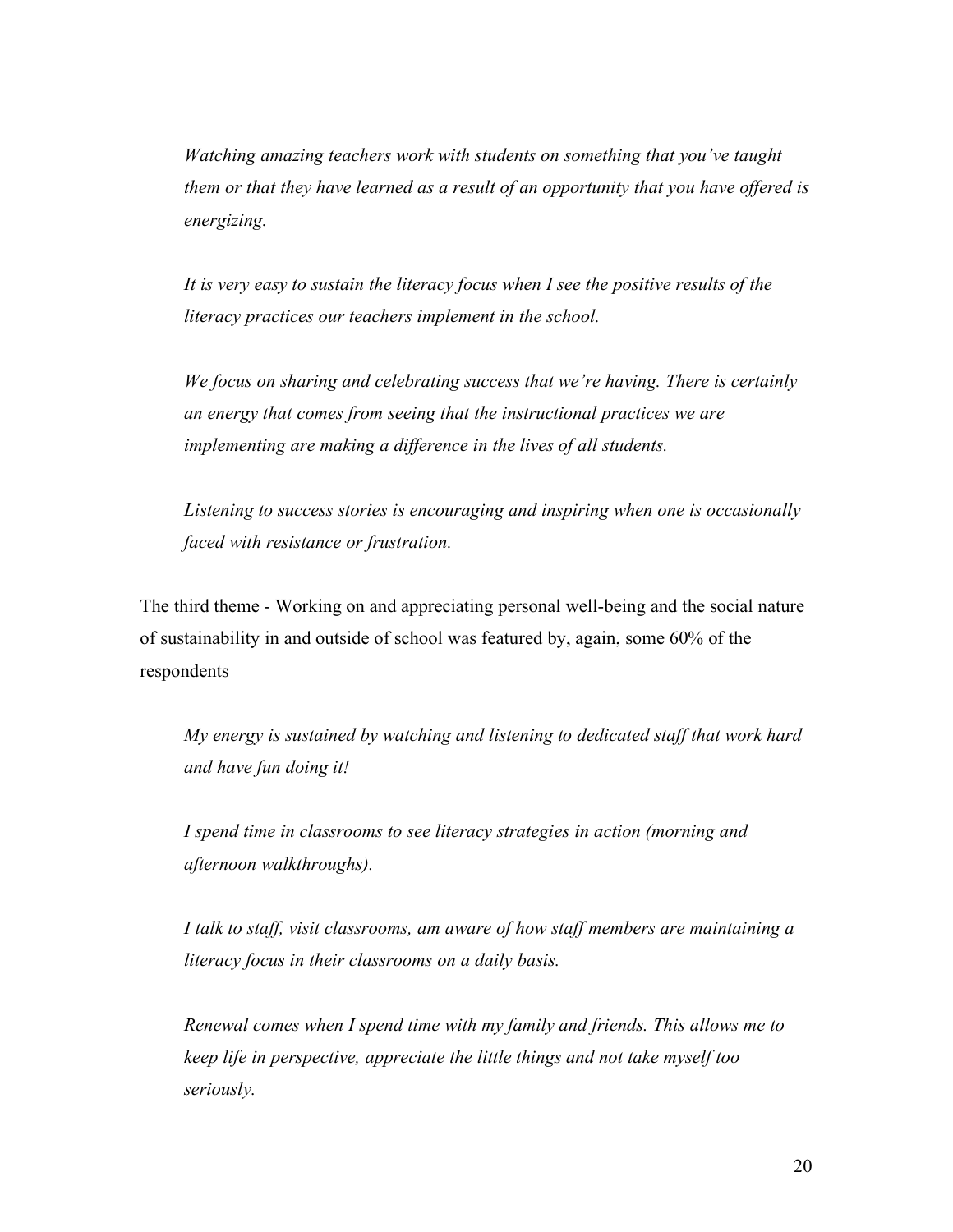*I have learned to slow down (and that is hard for me) and digest the information from "above". I have learned how to prioritize the information and redistribute it to key staff for interpretation.*

Finally an overall comment seemed to capture the essence of personal sustainability.

*I see literacy leadership as a never-ending cycle of learning and improvement. When you accept this idea it becomes easier to accept personal renewal as an essential component of effective leadership.*

## IMPLICATIONS FOR SUSTAINABLITY

Our chapter is clearly only one snapshot, albeit of a large district that is taking leadership sustainability seriously. We think that the personal perspectives of a large number of school leaders are both a unique and valuable contribution to our knowledge of personal perceptions on the question of sustainability. As we stand back and survey the overall LC model from the perspective of conditions that favor sustainability, four propositions stand out for us.

- Proposition One: Sustainability is not about prolonging specific innovations, but rather it is about establishing the conditions for continuous student improvement.
- Proposition Two: Sustainability is not possible unless school leaders and system leaders are working on the same agenda.
- Proposition Three: Proposition Two notwithstanding, sustainability is not furthered by school and system leaders simply agreeing on the direction of the reform. Rather, agreement is continually tested and extended by leaders at both school and system levels putting pressure on each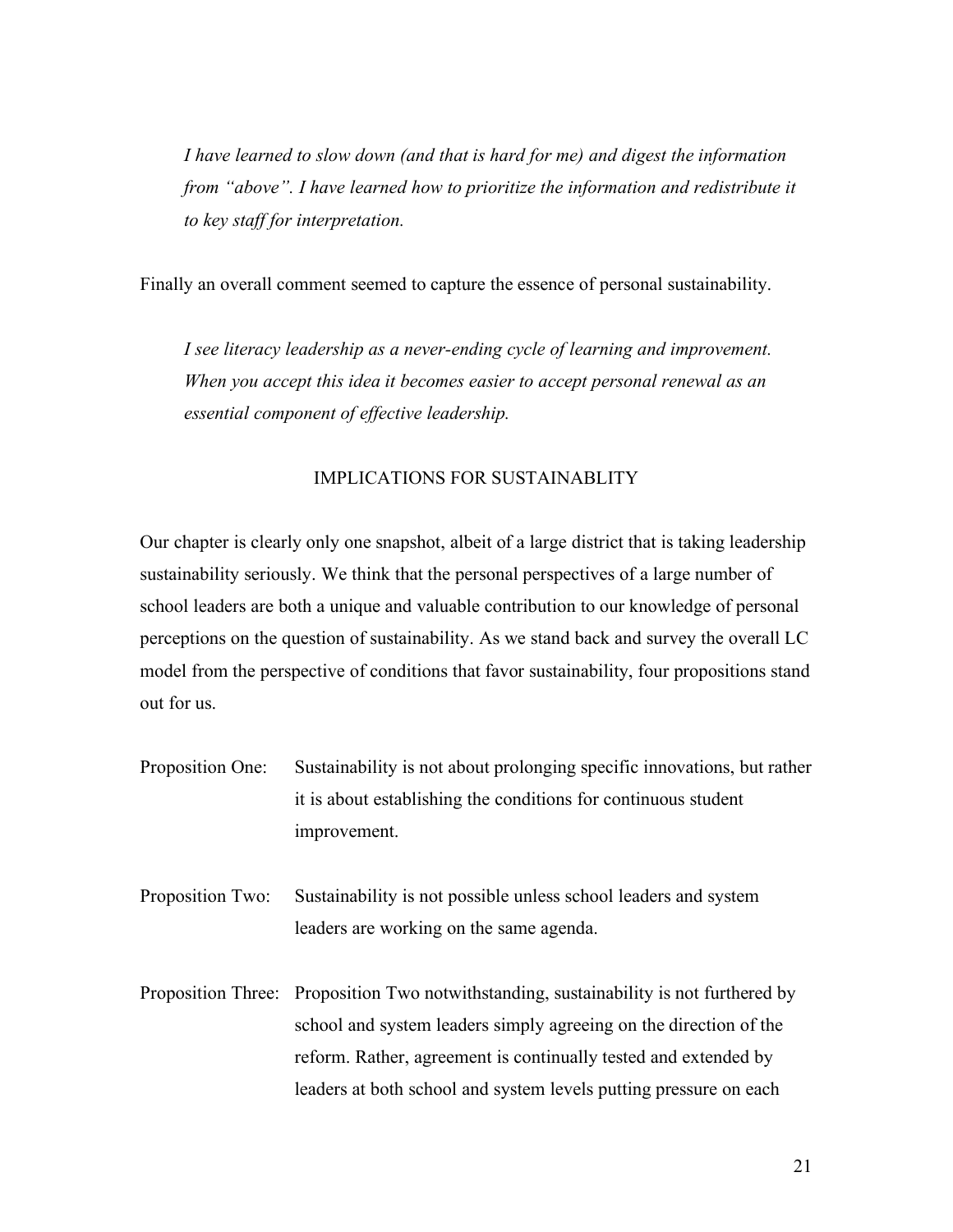other. Sustainability is a two-way or multi-way street.

Proposition Four: We have a fair idea about what makes for sustainability within one district under conditions of stable leadership over a five or more year period, but we still do not know how sustainability fares when district leadership changes, or when state leadership changes direction.

We have been able to identify some of the main themes of sustainability. They amount to focus, consistency, mutual reinforcement between the school and district levels, staying the course, and developing an attitude that continuity of good direction, and of increased student achievement is paramount. We know sustainability, as in continuous effort and energy, is always vulnerable. We know that sustaining cultures require a lot of work to build and maintain, but can be destroyed quickly with different leadership, and change in political conditions. Yet by making what works explicit, and by enabling more and more leaders at all levels of the system to be aware of the conditions that energize themselves and those with whom they work, the chances for continued success are greatly enhanced.

Our general conclusion is to make the notion of sustainability transparent--- foster open and continuous dialogue about whether system and school level discussions are focused and, thus, whether energy is flourishing. Finally, we do not see sustainability as linear. There are always ebbs and flows, a time to stand back and regroup, and so on. Sustainable organizations are more likely to see positive flow as cyclical and, thus, treat setbacks as temporary, and more likely, in turn, to find ways of reenergizing. Indeed, sustainable organizations do not experience and do not expect continued good fortune, but rather stay the course when things are not going well. Persistence and resilience are the hallmarks of individuals and organizations that are self-conscious and confident about their own capacities to win more than they lose, and to create their own self -fulfilling prophecies.

In short, it is not so much that people need to believe that sustainability is possible, but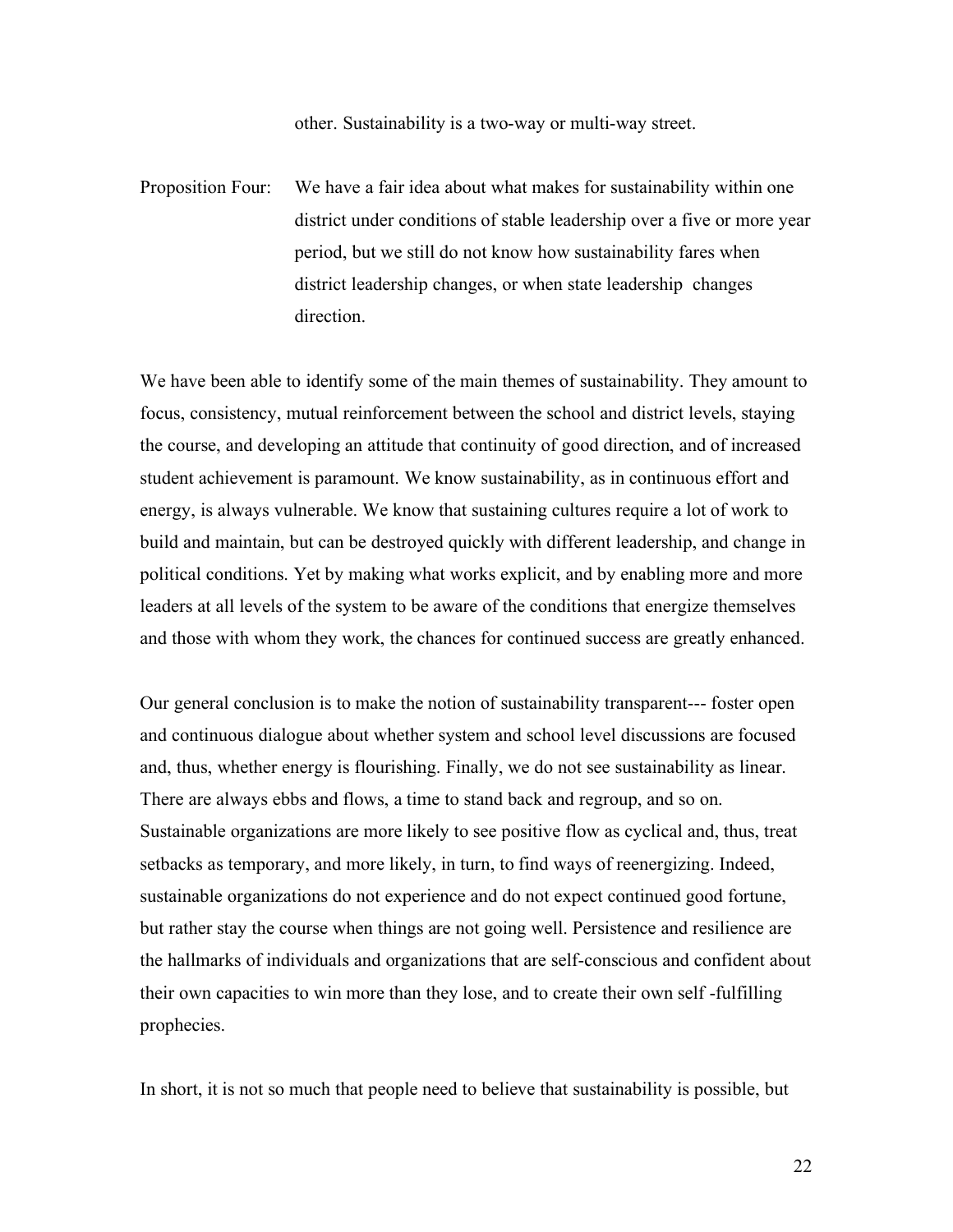more that the only way to move forward is to be "in the game" – to be engaged, seeking and helping to produce other leaders who are similarly disposed.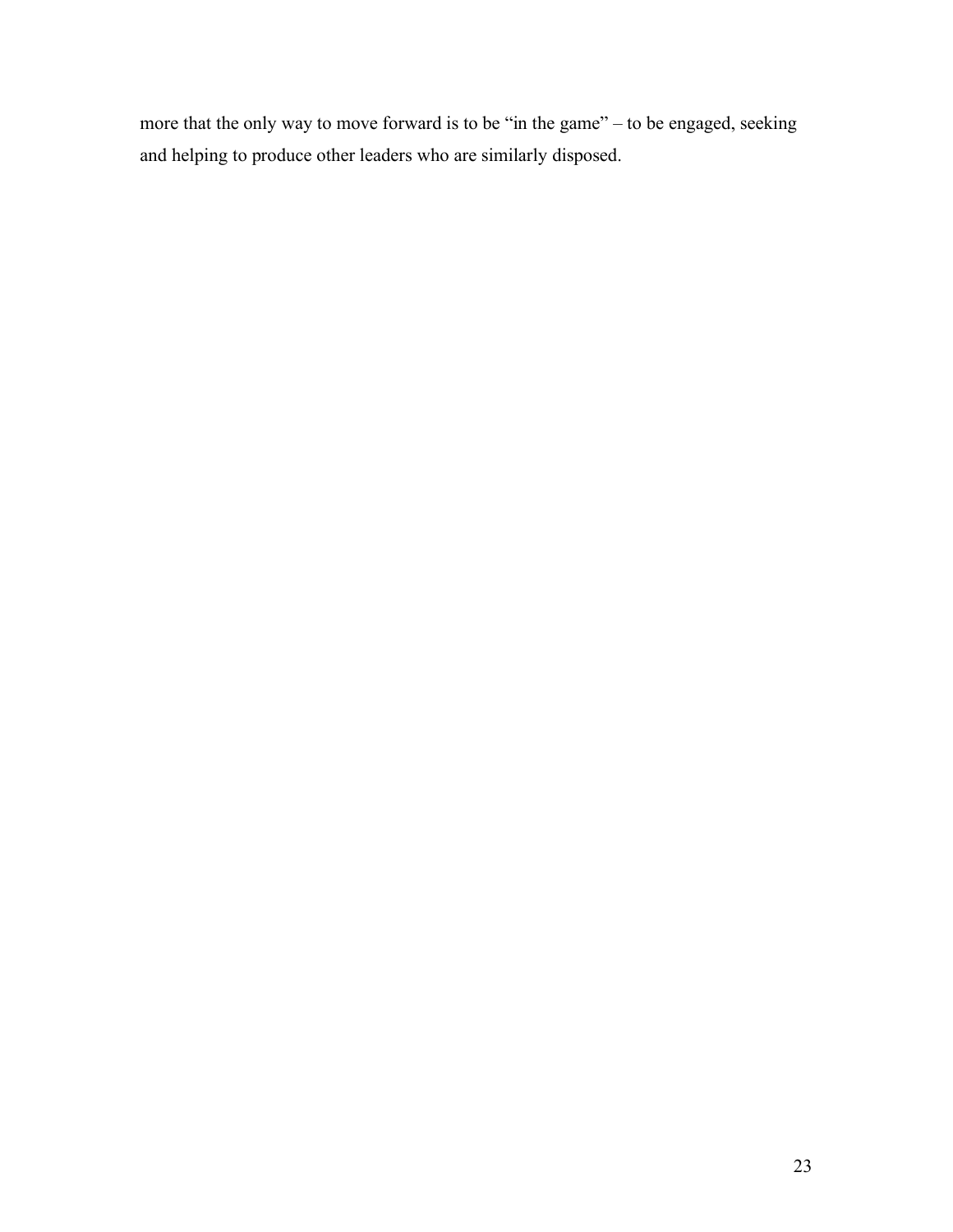#### **About the Authors**

Dr. Lyn Sharratt is the Superintendent of Curriculum and Instructional Services in the York Region District School Board, north of Toronto, Canada. She has taught in 3 other School Districts and has been an Associate Professor at York University, preservice program; Executive Assistant, Professional Development, with the Federation of Women Teachers' Association in Ontario; and Director of Curriculum at the Ontario Public Schools Boards' Association working with elected trustees across the Province of Ontario. She has written many articles on technology implementation, school improvement, change, leadership development, and increasing student achievement through literacy. She is an Associate at the Ontario Institute for Studies in Education, University of Toronto.



Dr. Michael Fullan is the former Dean of the Ontario Institute for Studies in Education of the University of Toronto. Recognized as an international authority on educational reform, Michael is engaged in training, consulting, and evaluating change projects around the world. His ideas for managing change are used in many countries, and his books have been published in many languages. His recent books include *The Moral Imperative of School Leadership, Leadership and Sustainability,* and *Breakthrough* (with Peter Hill & Carmel Crevola, 2005). In April 2004 he was appointed Special Adviser to the Premier and to the Minister of Education, Ontario, Canada.